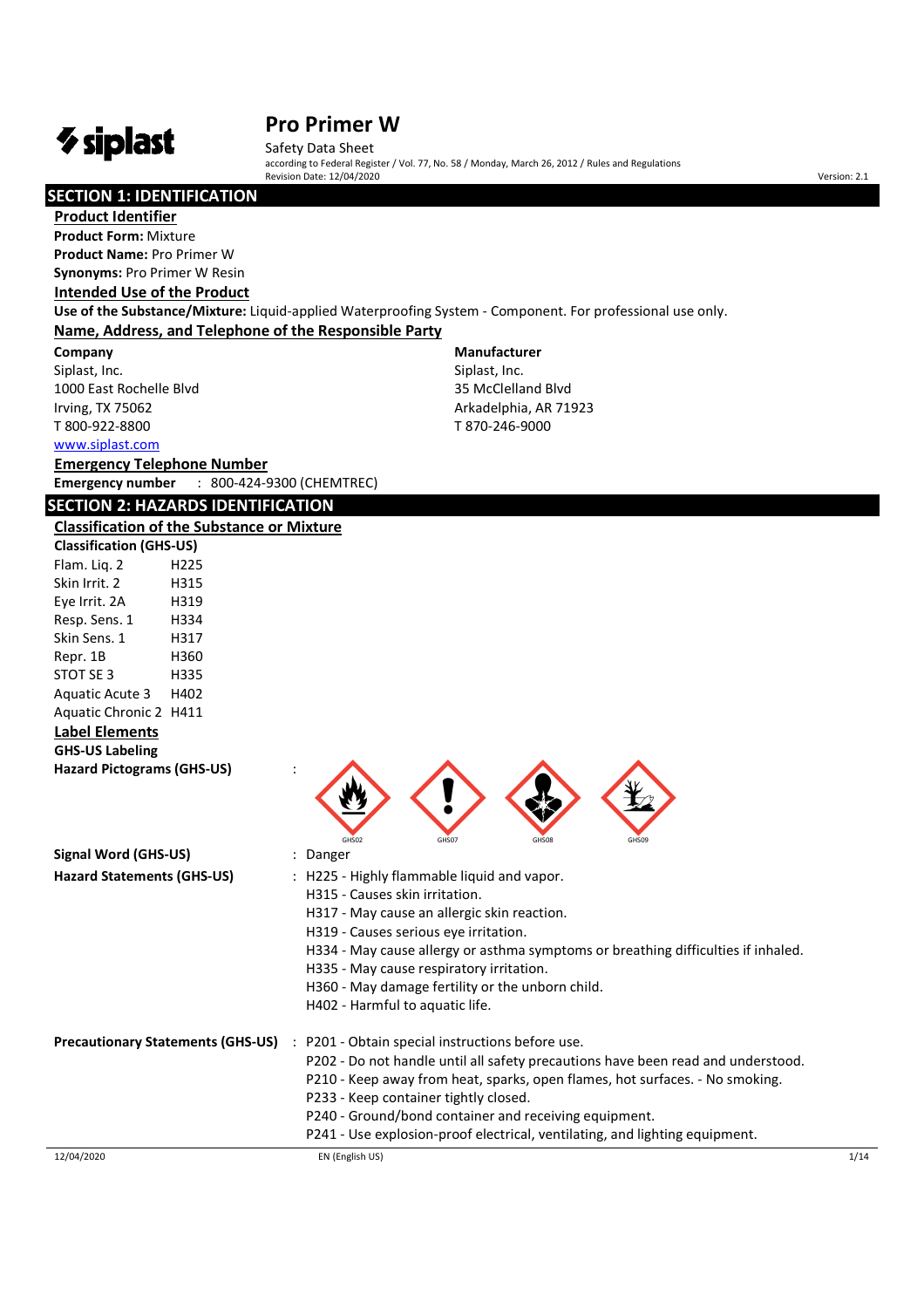Safety Data Sheet

according to Federal Register / Vol. 77, No. 58 / Monday, March 26, 2012 / Rules and Regulations

| P243 - Take precautionary measures against static discharge.<br>P261 - Avoid breathing vapors, mist, spray.<br>P264 - Wash hands, forearms, and other exposed areas thoroughly after handling.<br>P271 - Use only outdoors or in a well-ventilated area.<br>P272 - Contaminated work clothing must not be allowed out of the workplace.<br>P273 - Avoid release to the environment.<br>P280 - Wear protective gloves, protective clothing, eye protection, face protection,<br>respiratory protection.<br>P284 - [In case of inadequate ventilation] wear respiratory protection.<br>P302+P352 - If on skin: Wash with plenty of water.<br>P303+P361+P353 - If on skin (or hair): Take off immediately all contaminated clothing. Rinse<br>skin with water/shower.<br>P304+P340 - IF INHALED: Remove person to fresh air and keep at rest in a position<br>comfortable for breathing.<br>P305+P351+P338 - IF IN EYES: Rinse cautiously with water for several minutes. Remove<br>contact lenses, if present and easy to do. Continue rinsing.<br>P308+P313 - If exposed or concerned: Get medical advice/attention.<br>P312 - Call a poison center/doctor if you feel unwell.<br>P321 - Specific treatment (see section 4).<br>P332+P313 - If skin irritation occurs: Get medical advice/attention.<br>P333+P313 - If skin irritation or rash occurs: Get medical advice/attention.<br>P337+P313 - If eye irritation persists: Get medical advice/attention.<br>P342+P311 - If experiencing respiratory symptoms: Call a poison center/doctor.<br>P362 - Take off contaminated clothing and wash before reuse.<br>P362+P364 - Take off contaminated clothing and wash it before reuse.<br>P370+P378 - In case of fire: Use appropriate media to extinguish.<br>P391 - Collect spillage. |  |
|-----------------------------------------------------------------------------------------------------------------------------------------------------------------------------------------------------------------------------------------------------------------------------------------------------------------------------------------------------------------------------------------------------------------------------------------------------------------------------------------------------------------------------------------------------------------------------------------------------------------------------------------------------------------------------------------------------------------------------------------------------------------------------------------------------------------------------------------------------------------------------------------------------------------------------------------------------------------------------------------------------------------------------------------------------------------------------------------------------------------------------------------------------------------------------------------------------------------------------------------------------------------------------------------------------------------------------------------------------------------------------------------------------------------------------------------------------------------------------------------------------------------------------------------------------------------------------------------------------------------------------------------------------------------------------------------------------------------------------------------------------------------------------------------|--|
|                                                                                                                                                                                                                                                                                                                                                                                                                                                                                                                                                                                                                                                                                                                                                                                                                                                                                                                                                                                                                                                                                                                                                                                                                                                                                                                                                                                                                                                                                                                                                                                                                                                                                                                                                                                         |  |
|                                                                                                                                                                                                                                                                                                                                                                                                                                                                                                                                                                                                                                                                                                                                                                                                                                                                                                                                                                                                                                                                                                                                                                                                                                                                                                                                                                                                                                                                                                                                                                                                                                                                                                                                                                                         |  |
|                                                                                                                                                                                                                                                                                                                                                                                                                                                                                                                                                                                                                                                                                                                                                                                                                                                                                                                                                                                                                                                                                                                                                                                                                                                                                                                                                                                                                                                                                                                                                                                                                                                                                                                                                                                         |  |
|                                                                                                                                                                                                                                                                                                                                                                                                                                                                                                                                                                                                                                                                                                                                                                                                                                                                                                                                                                                                                                                                                                                                                                                                                                                                                                                                                                                                                                                                                                                                                                                                                                                                                                                                                                                         |  |
|                                                                                                                                                                                                                                                                                                                                                                                                                                                                                                                                                                                                                                                                                                                                                                                                                                                                                                                                                                                                                                                                                                                                                                                                                                                                                                                                                                                                                                                                                                                                                                                                                                                                                                                                                                                         |  |
|                                                                                                                                                                                                                                                                                                                                                                                                                                                                                                                                                                                                                                                                                                                                                                                                                                                                                                                                                                                                                                                                                                                                                                                                                                                                                                                                                                                                                                                                                                                                                                                                                                                                                                                                                                                         |  |
|                                                                                                                                                                                                                                                                                                                                                                                                                                                                                                                                                                                                                                                                                                                                                                                                                                                                                                                                                                                                                                                                                                                                                                                                                                                                                                                                                                                                                                                                                                                                                                                                                                                                                                                                                                                         |  |
|                                                                                                                                                                                                                                                                                                                                                                                                                                                                                                                                                                                                                                                                                                                                                                                                                                                                                                                                                                                                                                                                                                                                                                                                                                                                                                                                                                                                                                                                                                                                                                                                                                                                                                                                                                                         |  |
|                                                                                                                                                                                                                                                                                                                                                                                                                                                                                                                                                                                                                                                                                                                                                                                                                                                                                                                                                                                                                                                                                                                                                                                                                                                                                                                                                                                                                                                                                                                                                                                                                                                                                                                                                                                         |  |
|                                                                                                                                                                                                                                                                                                                                                                                                                                                                                                                                                                                                                                                                                                                                                                                                                                                                                                                                                                                                                                                                                                                                                                                                                                                                                                                                                                                                                                                                                                                                                                                                                                                                                                                                                                                         |  |
|                                                                                                                                                                                                                                                                                                                                                                                                                                                                                                                                                                                                                                                                                                                                                                                                                                                                                                                                                                                                                                                                                                                                                                                                                                                                                                                                                                                                                                                                                                                                                                                                                                                                                                                                                                                         |  |
|                                                                                                                                                                                                                                                                                                                                                                                                                                                                                                                                                                                                                                                                                                                                                                                                                                                                                                                                                                                                                                                                                                                                                                                                                                                                                                                                                                                                                                                                                                                                                                                                                                                                                                                                                                                         |  |
|                                                                                                                                                                                                                                                                                                                                                                                                                                                                                                                                                                                                                                                                                                                                                                                                                                                                                                                                                                                                                                                                                                                                                                                                                                                                                                                                                                                                                                                                                                                                                                                                                                                                                                                                                                                         |  |
|                                                                                                                                                                                                                                                                                                                                                                                                                                                                                                                                                                                                                                                                                                                                                                                                                                                                                                                                                                                                                                                                                                                                                                                                                                                                                                                                                                                                                                                                                                                                                                                                                                                                                                                                                                                         |  |
|                                                                                                                                                                                                                                                                                                                                                                                                                                                                                                                                                                                                                                                                                                                                                                                                                                                                                                                                                                                                                                                                                                                                                                                                                                                                                                                                                                                                                                                                                                                                                                                                                                                                                                                                                                                         |  |
|                                                                                                                                                                                                                                                                                                                                                                                                                                                                                                                                                                                                                                                                                                                                                                                                                                                                                                                                                                                                                                                                                                                                                                                                                                                                                                                                                                                                                                                                                                                                                                                                                                                                                                                                                                                         |  |
|                                                                                                                                                                                                                                                                                                                                                                                                                                                                                                                                                                                                                                                                                                                                                                                                                                                                                                                                                                                                                                                                                                                                                                                                                                                                                                                                                                                                                                                                                                                                                                                                                                                                                                                                                                                         |  |
|                                                                                                                                                                                                                                                                                                                                                                                                                                                                                                                                                                                                                                                                                                                                                                                                                                                                                                                                                                                                                                                                                                                                                                                                                                                                                                                                                                                                                                                                                                                                                                                                                                                                                                                                                                                         |  |
|                                                                                                                                                                                                                                                                                                                                                                                                                                                                                                                                                                                                                                                                                                                                                                                                                                                                                                                                                                                                                                                                                                                                                                                                                                                                                                                                                                                                                                                                                                                                                                                                                                                                                                                                                                                         |  |
|                                                                                                                                                                                                                                                                                                                                                                                                                                                                                                                                                                                                                                                                                                                                                                                                                                                                                                                                                                                                                                                                                                                                                                                                                                                                                                                                                                                                                                                                                                                                                                                                                                                                                                                                                                                         |  |
|                                                                                                                                                                                                                                                                                                                                                                                                                                                                                                                                                                                                                                                                                                                                                                                                                                                                                                                                                                                                                                                                                                                                                                                                                                                                                                                                                                                                                                                                                                                                                                                                                                                                                                                                                                                         |  |
|                                                                                                                                                                                                                                                                                                                                                                                                                                                                                                                                                                                                                                                                                                                                                                                                                                                                                                                                                                                                                                                                                                                                                                                                                                                                                                                                                                                                                                                                                                                                                                                                                                                                                                                                                                                         |  |
|                                                                                                                                                                                                                                                                                                                                                                                                                                                                                                                                                                                                                                                                                                                                                                                                                                                                                                                                                                                                                                                                                                                                                                                                                                                                                                                                                                                                                                                                                                                                                                                                                                                                                                                                                                                         |  |
|                                                                                                                                                                                                                                                                                                                                                                                                                                                                                                                                                                                                                                                                                                                                                                                                                                                                                                                                                                                                                                                                                                                                                                                                                                                                                                                                                                                                                                                                                                                                                                                                                                                                                                                                                                                         |  |
|                                                                                                                                                                                                                                                                                                                                                                                                                                                                                                                                                                                                                                                                                                                                                                                                                                                                                                                                                                                                                                                                                                                                                                                                                                                                                                                                                                                                                                                                                                                                                                                                                                                                                                                                                                                         |  |
|                                                                                                                                                                                                                                                                                                                                                                                                                                                                                                                                                                                                                                                                                                                                                                                                                                                                                                                                                                                                                                                                                                                                                                                                                                                                                                                                                                                                                                                                                                                                                                                                                                                                                                                                                                                         |  |
|                                                                                                                                                                                                                                                                                                                                                                                                                                                                                                                                                                                                                                                                                                                                                                                                                                                                                                                                                                                                                                                                                                                                                                                                                                                                                                                                                                                                                                                                                                                                                                                                                                                                                                                                                                                         |  |
| P403+P233 - Store in a well-ventilated place. Keep container tightly closed.                                                                                                                                                                                                                                                                                                                                                                                                                                                                                                                                                                                                                                                                                                                                                                                                                                                                                                                                                                                                                                                                                                                                                                                                                                                                                                                                                                                                                                                                                                                                                                                                                                                                                                            |  |
| P403+P235 - Store in a well-ventilated place. Keep cool.                                                                                                                                                                                                                                                                                                                                                                                                                                                                                                                                                                                                                                                                                                                                                                                                                                                                                                                                                                                                                                                                                                                                                                                                                                                                                                                                                                                                                                                                                                                                                                                                                                                                                                                                |  |
| P405 - Store locked up.                                                                                                                                                                                                                                                                                                                                                                                                                                                                                                                                                                                                                                                                                                                                                                                                                                                                                                                                                                                                                                                                                                                                                                                                                                                                                                                                                                                                                                                                                                                                                                                                                                                                                                                                                                 |  |
| P501 - Dispose of contents/container according to local, regional, national, territorial,                                                                                                                                                                                                                                                                                                                                                                                                                                                                                                                                                                                                                                                                                                                                                                                                                                                                                                                                                                                                                                                                                                                                                                                                                                                                                                                                                                                                                                                                                                                                                                                                                                                                                               |  |
| provincial, and international regulations.                                                                                                                                                                                                                                                                                                                                                                                                                                                                                                                                                                                                                                                                                                                                                                                                                                                                                                                                                                                                                                                                                                                                                                                                                                                                                                                                                                                                                                                                                                                                                                                                                                                                                                                                              |  |

#### **Other Hazards**

#### **Other Hazards Not Contributing to the Classification**:

**Other Hazards:** Exposure may aggravate those with pre-existing eye, skin, or respiratory conditions. Flammable vapors can accumulate in head space of closed systems. Thermal decomposition generates toxic vapors.

# **Unknown Acute Toxicity (GHS-US)** Not available

# **SECTION 3: COMPOSITION/INFORMATION ON INGREDIENTS**

| <b>Mixture</b>                      |                           |           |                                |
|-------------------------------------|---------------------------|-----------|--------------------------------|
| <b>Name</b>                         | <b>Product identifier</b> | % (w/w)   | <b>Classification (GHS-US)</b> |
| Bisphenol A-epichlorohydrin polymer | (CAS No) 25068-38-6       | $45 - 55$ | Skin Irrit. 2, H315            |
|                                     |                           |           | Eye Irrit. 2A, H319            |
|                                     |                           |           | Skin Sens. 1, H317             |
|                                     |                           |           | Aquatic Chronic 2, H411        |
| Methyl methacrylate                 | (CAS No) 80-62-6          | $30 - 60$ | Flam. Liq. 2, H225             |
|                                     |                           |           | Skin Irrit. 2, H315            |
|                                     |                           |           | Eye Irrit. 2B, H320            |
|                                     |                           |           | Resp. Sens. 1, H334            |
|                                     |                           |           | Skin Sens. 1, H317             |
|                                     |                           |           | <b>STOT SE 3, H335</b>         |
|                                     |                           |           | Aquatic Acute 3, H402          |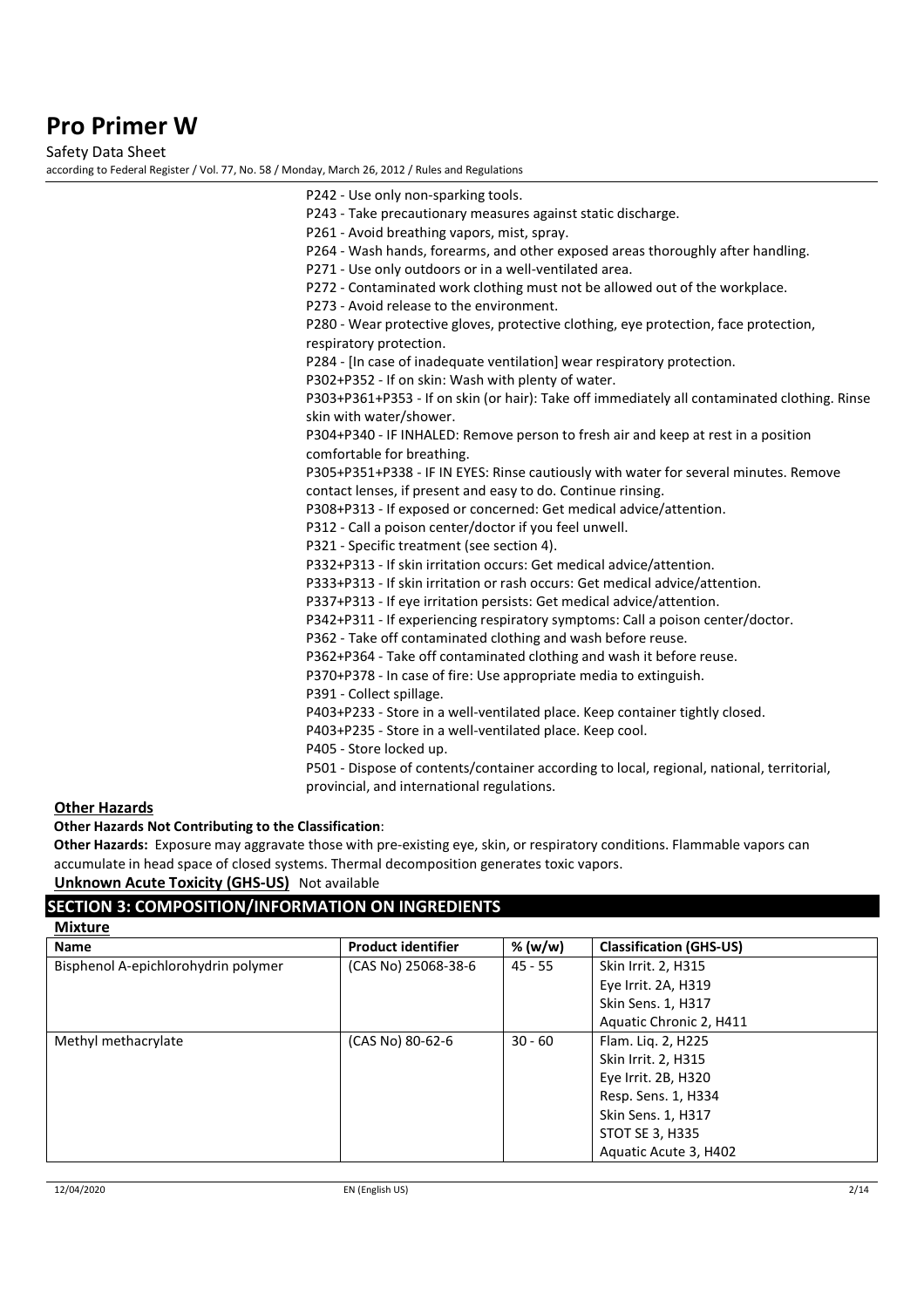### Safety Data Sheet

according to Federal Register / Vol. 77, No. 58 / Monday, March 26, 2012 / Rules and Regulations

| 1,4-Butanediol dimethacrylate                | (CAS No) 2082-81-7  | $0 - 5$ | <b>Skin Irrit. 2, H315</b> |
|----------------------------------------------|---------------------|---------|----------------------------|
|                                              |                     |         | Eye Irrit. 2A, H319        |
|                                              |                     |         | Skin Sens. 1B, H317        |
| Paraffin waxes and Hydrocarbon waxes         | (CAS No) 8002-74-2  | $0 - 1$ | Comb. Dust, H232           |
| 2-Propanol, 1,1'-[(4-methylphenyl)imino]bis- | (CAS No) 38668-48-3 | $0 - 1$ | Acute Tox. 2 (Oral), H300  |
|                                              |                     |         | Eye Irrit. 2A, H319        |
|                                              |                     |         | Aquatic Acute 3, H402      |
|                                              |                     |         | Aquatic Chronic 3, H412    |
| 1-Methyl-2-pyrrolidone                       | (CAS No) 872-50-4   | $0 - 1$ | Flam. Liq. 4, H227         |
|                                              |                     |         | <b>Skin Irrit. 2, H315</b> |
|                                              |                     |         | Eye Irrit. 2A, H319        |
|                                              |                     |         | Repr. 1B, H360             |
|                                              |                     |         | STOT SE 3, H335            |

Full text of H-phrases: see section 16

### **SECTION 4: FIRST AID MEASURES**

#### **Description of First Aid Measures**

**General:** Never give anything by mouth to an unconscious person. IF exposed or concerned: Get medical advice/attention.

**Inhalation:** When symptoms occur: go into open air and ventilate suspected area. Remove to fresh air and keep at rest in a position comfortable for breathing. Call a POISON CENTER/doctor/physician if you feel unwell.

**Skin Contact:** Remove contaminated clothing. Drench affected area with water for at least 15 minutes. Wash contaminated clothing before reuse. If skin irritation or rash occurs: Get medical advice/attention.

**Eye Contact:** Rinse cautiously with water for several minutes. Remove contact lenses, if present and easy to do. Continue rinsing. Obtain medical attention if pain, blinking or redness persist.

**Ingestion:** Rinse mouth. Do NOT induce vomiting. Seek medical attention.

#### **Most Important Symptoms and Effects Both Acute and Delayed**

**General:** Eye irritation. Skin irritation. May cause an allergic skin reaction. Irritation of respiratory tract. Inhalation may cause allergic respiratory reaction with asthma-like symptoms and difficulty breathing. May damage fertility or the unborn child.

**Inhalation:** May cause respiratory irritation. Exposure may produce an allergic reaction. May cause drowsiness or dizziness. May cause allergy or asthma symptoms or breathing difficulties if inhaled.

**Skin Contact:** Causes skin irritation. May cause an allergic skin reaction.

**Eye Contact:** Causes eye irritation.

**Ingestion:** Ingestion is likely to be harmful or have adverse effects.

**Chronic Symptoms:** May damage fertility or the unborn child.

#### **Indication of Any Immediate Medical Attention and Special Treatment Needed**

If exposed or concerned, get medical advice and attention.

### **SECTION 5: FIRE-FIGHTING MEASURES**

#### **Extinguishing Media**

**Suitable Extinguishing Media:** dry chemical powder, alcohol-resistant foam, carbon dioxide (CO2).

**Unsuitable Extinguishing Media:** Do not use extinguishing media containing water.

#### **Special Hazards Arising From the Substance or Mixture**

**Fire Hazard:** Highly flammable liquid and vapor.

**Explosion Hazard:** May form flammable/explosive vapor-air mixture.

**Reactivity:** Product may polymerize at 60°C (>140°F), causing an exothermic reaction which may cause container damage or fire. May react with peroxides, oxidizers, and incompatibilities.

#### **Advice for Firefighters**

**Precautionary Measures Fire:** Exercise caution when fighting any chemical fire.

**Firefighting Instructions:** Use water spray or fog for cooling exposed containers.

**Protection During Firefighting:** Do not enter fire area without proper protective equipment, including respiratory protection.

Hazardous Combustion Products: Carbon oxides (CO, CO<sub>2</sub>). Nitrogen oxides. Hydrocarbons. Black smoke.

**Other information:** Do not allow run-off from fire fighting to enter drains or water courses.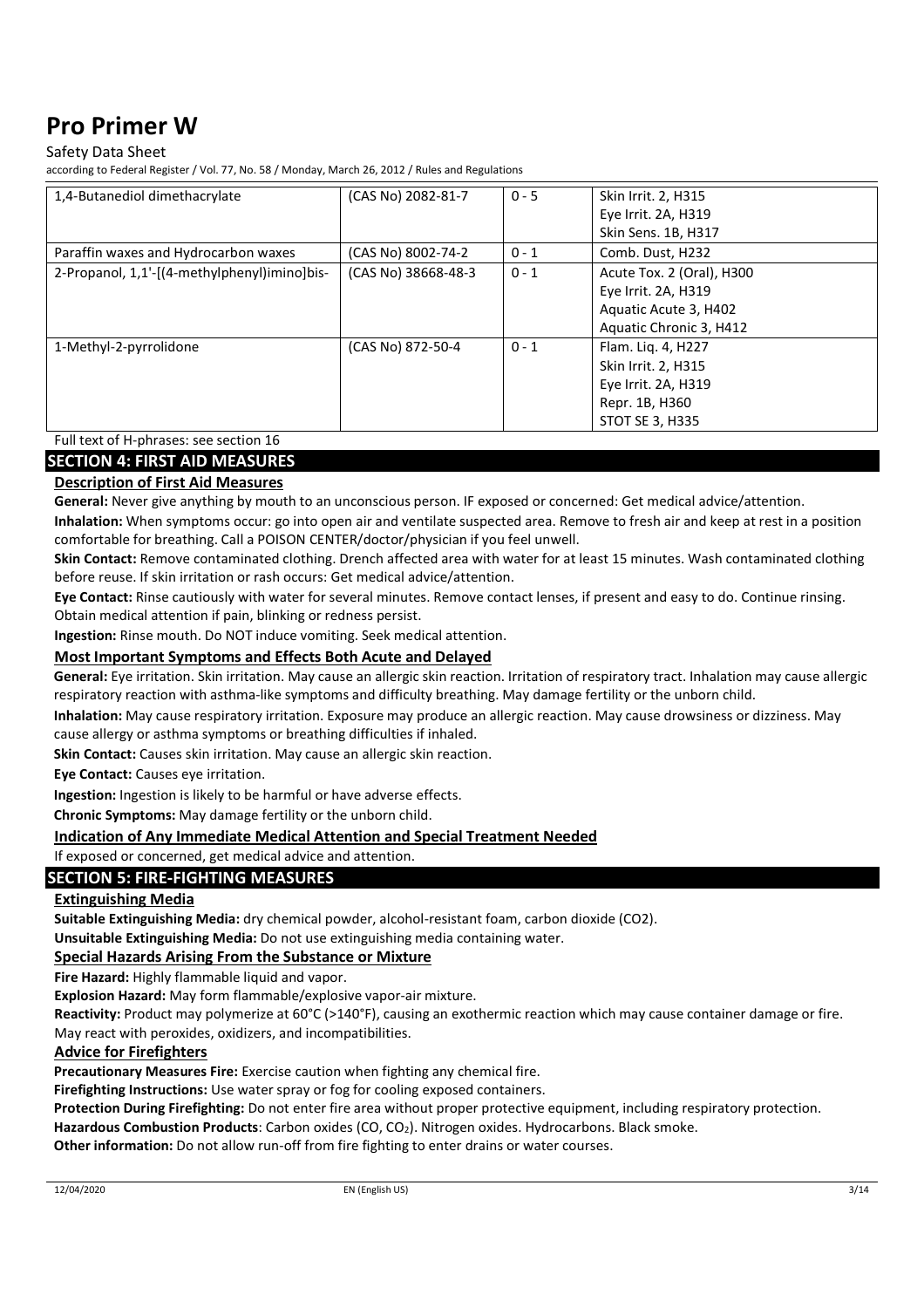#### Safety Data Sheet

according to Federal Register / Vol. 77, No. 58 / Monday, March 26, 2012 / Rules and Regulations

#### **Reference to Other Sections**

Refer to section 9 for flammability properties.

#### **SECTION 6: ACCIDENTAL RELEASE MEASURES**

#### **Personal Precautions, Protective Equipment and Emergency Procedures**

**General Measures:** Use special care to avoid static electric charges. Keep away from heat/sparks/open flames/hot surfaces. – No smoking. Avoid all eyes and skin contact and do not breathe vapor and mist. Do not allow product to spread into the environment. Handle in accordance with good industrial hygiene and safety practice.

#### **For Non-Emergency Personnel**

**Protective Equipment:** Use appropriate personal protection equipment (PPE).

**Emergency Procedures:** Evacuate unnecessary personnel.

#### **For Emergency Personnel**

**Protective Equipment:** Equip cleanup crew with proper protection. Use appropriate personal protection equipment (PPE). **Emergency Procedures:** Ventilate area.

#### **Environmental Precautions**

Prevent entry to sewers and public waters. Avoid release to the environment.

#### **Methods and Material for Containment and Cleaning Up**

**For Containment:** Contain any spills with dikes or absorbents to prevent migration and entry into sewers or streams.

**Methods for Cleaning Up:** Clear up spills immediately and dispose of waste safely. Absorb and/or contain spill with inert material, then place in suitable container. Do not take up in combustible material such as: saw dust or cellulosic material. Contact competent authorities after a spill.

#### **Reference to Other Sections**

See heading 8, Exposure Controls and Personal Protection.

### **SECTION 7: HANDLING AND STORAGE**

#### **Precautions for Safe Handling**

**Additional Hazards When Processed:** Handle empty containers with care because residual vapors are flammable. Product may polymerize at 60°C (>140°F), causing an exothermic reaction which may cause container damage or fire. May react with peroxides, oxidizers, and incompatibilities. When heated to decomposition, emits toxic fumes.

**Hygiene Measures:** Handle in accordance with good industrial hygiene and safety procedures. Wash hands and other exposed areas with mild soap and water before eating, drinking, or smoking and again when leaving work. Wash hands and forearms thoroughly after handling. Contaminated work clothing should not be allowed out of the workplace. Wash contaminated clothing before reuse. Do no eat, drink or smoke when using this product.

#### **Conditions for Safe Storage, Including Any Incompatibilities**

**Technical Measures:** Proper grounding procedures to avoid static electricity should be followed. Ground/bond container and receiving equipment. Use explosion-proof electrical, ventilating, and lighting equipment.

**Storage Conditions:** Store in a dry, cool and well-ventilated place. Keep container closed when not in use. Keep in fireproof place. Keep/Store away from extremely high or low temperatures, ignition sources, combustible materials, heat, direct sunlight, incompatible materials.

**Incompatible Materials:** Strong acids. Strong bases. Strong oxidizers.

#### **Specific End Use(s)**

Liquid-applied Waterproofing System - Component.

#### **SECTION 8: EXPOSURE CONTROLS/PERSONAL PROTECTION**

#### **Control Parameters**

| Methyl methacrylate (80-62-6)       |                       |  |  |
|-------------------------------------|-----------------------|--|--|
| OEL TWA (mg/m <sup>3</sup> )        | 410 mg/m <sup>3</sup> |  |  |
| OEL TWA (ppm)                       | $100$ ppm             |  |  |
| OEL STEL (mg/m <sup>3</sup> )       | 510 mg/m <sup>3</sup> |  |  |
| OEL STEL (ppm)                      | $125$ ppm             |  |  |
| ACGIH TWA (ppm)                     | 50 ppm                |  |  |
| ACGIH STEL (ppm)                    | $100$ ppm             |  |  |
| OSHA PEL (TWA) (mg/m <sup>3</sup> ) | 410 mg/m <sup>3</sup> |  |  |
| OSHA PEL (TWA) (ppm)                | $100$ ppm             |  |  |
|                                     |                       |  |  |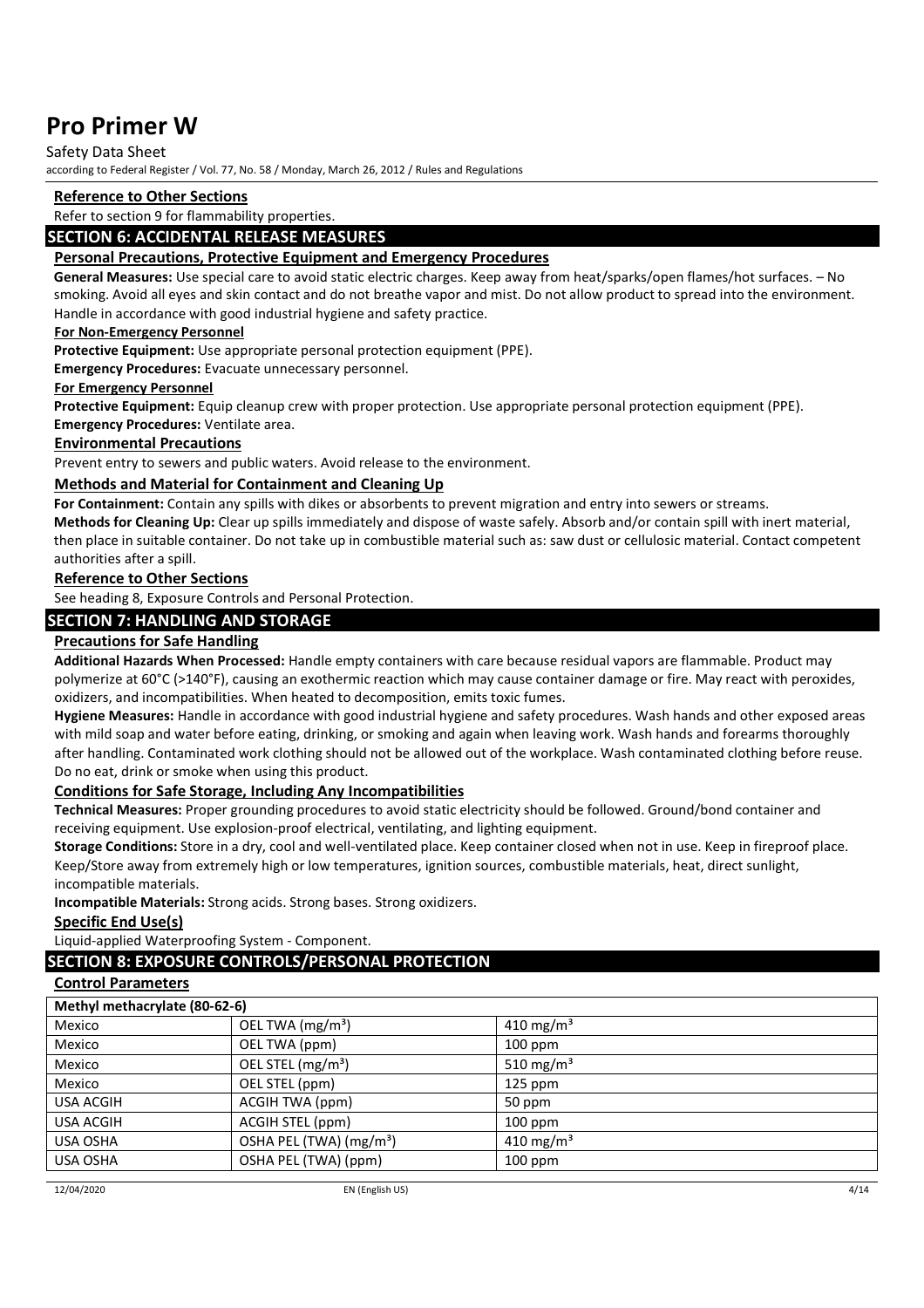# Safety Data Sheet

| <b>USA NIOSH</b>                                 | NIOSH REL (TWA) (mg/m <sup>3</sup> )        | 410 mg/m <sup>3</sup>   |  |
|--------------------------------------------------|---------------------------------------------|-------------------------|--|
| <b>USA NIOSH</b>                                 | NIOSH REL (TWA) (ppm)                       | 100 ppm                 |  |
| <b>USA IDLH</b>                                  | US IDLH (ppm)                               | 1000 ppm                |  |
| Alberta                                          | OEL STEL (mg/m <sup>3</sup> )               | 410 mg/m $3$            |  |
| Alberta                                          | OEL STEL (ppm)                              | 100 ppm                 |  |
| Alberta                                          | OEL TWA (mg/m <sup>3</sup> )                | 205 mg/m $3$            |  |
| Alberta                                          | OEL TWA (ppm)                               | 50 ppm                  |  |
| <b>British Columbia</b>                          | OEL STEL (ppm)                              | 100 ppm                 |  |
| <b>British Columbia</b>                          | OEL TWA (ppm)                               | 50 ppm                  |  |
| Manitoba                                         | OEL STEL (ppm)                              | $100$ ppm               |  |
| Manitoba                                         | OEL TWA (ppm)                               | 50 ppm                  |  |
| New Brunswick                                    | OEL TWA (mg/m <sup>3</sup> )                | 410 mg/m <sup>3</sup>   |  |
| New Brunswick                                    | OEL TWA (ppm)                               | 100 ppm                 |  |
| Newfoundland & Labrador                          | OEL STEL (ppm)                              | 100 ppm                 |  |
| Newfoundland & Labrador                          | OEL TWA (ppm)                               | 50 ppm                  |  |
| Nova Scotia                                      | OEL STEL (ppm)                              | 100 ppm                 |  |
| Nova Scotia                                      | OEL TWA (ppm)                               | 50 ppm                  |  |
| Nunavut                                          | $\overline{OE}$ L STEL (mg/m <sup>3</sup> ) | 510 mg/m $3$            |  |
| Nunavut                                          | OEL STEL (ppm)                              | 125 ppm                 |  |
| Nunavut                                          | OEL TWA (mg/m <sup>3</sup> )                | 410 mg/m $3$            |  |
| Nunavut                                          | OEL TWA (ppm)                               | 100 ppm                 |  |
| Northwest Territories                            | OEL STEL (mg/m <sup>3</sup> )               | 510 mg/m $3$            |  |
| <b>Northwest Territories</b>                     | OEL STEL (ppm)                              | 125 ppm                 |  |
| Northwest Territories                            | OEL TWA (mg/m <sup>3</sup> )                | 410 mg/m $3$            |  |
| Northwest Territories                            | OEL TWA (ppm)                               | 100 ppm                 |  |
| Ontario                                          | OEL STEL (ppm)                              | 100 ppm                 |  |
| Ontario                                          | OEL TWA (ppm)                               | 50 ppm                  |  |
| Prince Edward Island                             | OEL STEL (ppm)                              | 100 ppm                 |  |
| Prince Edward Island                             | OEL TWA (ppm)                               | 50 ppm                  |  |
| Québec                                           | VEMP ( $mg/m3$ )                            | 205 mg/m $3$            |  |
| Québec                                           | VEMP (ppm)                                  | 50 ppm                  |  |
| Saskatchewan                                     | OEL STEL (ppm)                              | $100$ ppm               |  |
| Saskatchewan                                     | OEL TWA (ppm)                               | 50 ppm                  |  |
| Yukon                                            | OEL STEL (mg/m <sup>3</sup> )               | 510 mg/m <sup>3</sup>   |  |
| Yukon                                            | OEL STEL (ppm)                              | 125 ppm                 |  |
| Yukon                                            | OEL TWA (mg/m <sup>3</sup> )                | $410$ mg/m <sup>3</sup> |  |
| Yukon                                            | OEL TWA (ppm)                               | 100 ppm                 |  |
| Paraffin waxes and Hydrocarbon waxes (8002-74-2) |                                             |                         |  |
| Mexico                                           | OEL TWA (mg/m <sup>3</sup> )                | $2 \text{ mg/m}^3$      |  |
| Mexico                                           | OEL STEL (mg/m <sup>3</sup> )               | 6 mg/ $m3$              |  |
| <b>USA ACGIH</b>                                 | ACGIH TWA (mg/m <sup>3</sup> )              | $2$ mg/m <sup>3</sup>   |  |
| <b>USA NIOSH</b>                                 | NIOSH REL (TWA) (mg/m <sup>3</sup> )        | $2$ mg/m <sup>3</sup>   |  |
| Alberta                                          | OEL TWA (mg/m <sup>3</sup> )                | $2 \text{ mg/m}^3$      |  |
| <b>British Columbia</b>                          | OEL TWA (mg/m <sup>3</sup> )                | $2$ mg/m <sup>3</sup>   |  |
| Manitoba                                         | OEL TWA (mg/m <sup>3</sup> )                | $2$ mg/m <sup>3</sup>   |  |
| New Brunswick                                    | OEL TWA (mg/m <sup>3</sup> )                | $2$ mg/m <sup>3</sup>   |  |
| Newfoundland & Labrador                          | OEL TWA (mg/m <sup>3</sup> )                | $2 \text{ mg/m}^3$      |  |
| Nova Scotia                                      | OEL TWA (mg/m <sup>3</sup> )                | $2$ mg/m <sup>3</sup>   |  |
| Nunavut                                          | OEL STEL (mg/m <sup>3</sup> )               | $6$ mg/m <sup>3</sup>   |  |
| Nunavut                                          | OEL TWA (mg/m <sup>3</sup> )                | $2$ mg/m <sup>3</sup>   |  |
| Northwest Territories                            | OEL STEL (mg/m <sup>3</sup> )               | $6$ mg/m <sup>3</sup>   |  |
| 12/04/2020<br>EN (English US)<br>5/14            |                                             |                         |  |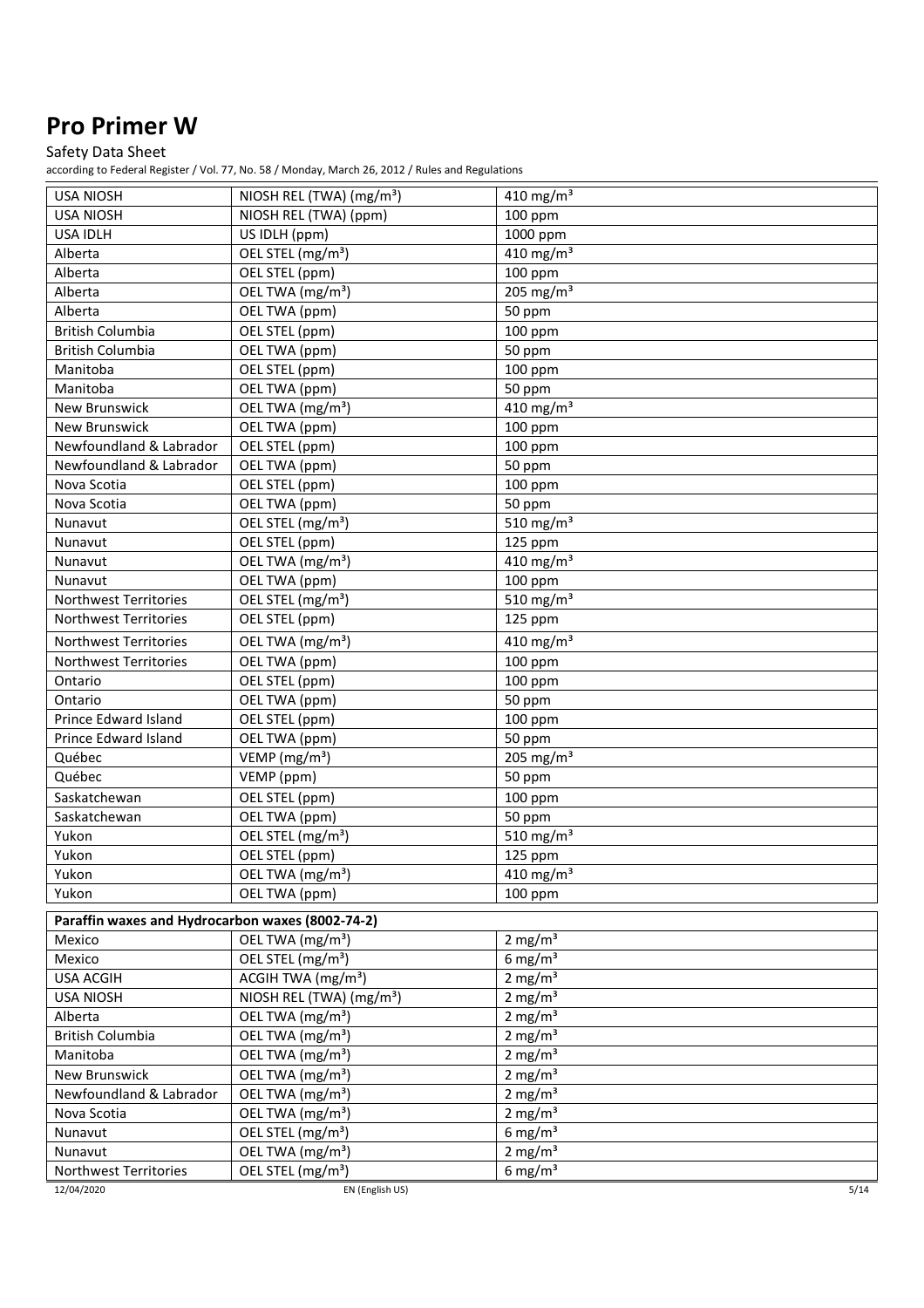### Safety Data Sheet

according to Federal Register / Vol. 77, No. 58 / Monday, March 26, 2012 / Rules and Regulations

| <b>Northwest Territories</b>      | OEL TWA (mg/m <sup>3</sup> )  | $2 \text{ mg/m}^3$    |
|-----------------------------------|-------------------------------|-----------------------|
| Ontario                           | OEL TWA (mg/m <sup>3</sup> )  | $2 \text{ mg/m}^3$    |
| Prince Edward Island              | OEL TWA (mg/m <sup>3</sup> )  | $2 \text{ mg/m}^3$    |
| Québec                            | VEMP ( $mg/m3$ )              | $2 \text{ mg/m}^3$    |
| Saskatchewan                      | OEL STEL (mg/m <sup>3</sup> ) | 4 mg/m <sup>3</sup>   |
| Saskatchewan                      | OEL TWA (mg/m <sup>3</sup> )  | $2 \text{ mg/m}^3$    |
| Yukon                             | OEL STEL (mg/m <sup>3</sup> ) | 6 mg/m <sup>3</sup>   |
| Yukon                             | OEL TWA $(mg/m3)$             | $2 \text{ mg/m}^3$    |
| 1-Methyl-2-pyrrolidone (872-50-4) |                               |                       |
| Ontario                           | OEL TWA (mg/m <sup>3</sup> )  | 400 mg/m <sup>3</sup> |
| Yukon                             | OEL STEL (mg/m <sup>3</sup> ) | 500 mg/m <sup>3</sup> |
| Yukon                             | OEL STEL (ppm)                | $125$ ppm             |
| Yukon                             | OEL TWA (mg/m <sup>3</sup> )  | 400 mg/m <sup>3</sup> |
| Yukon                             | OEL TWA (ppm)                 | $100$ ppm             |

#### **Exposure Controls**

**Appropriate Engineering Controls:** Ensure all national/local regulations are observed. Gas detectors should be used when flammable gases/vapors may be released. Proper grounding procedures to avoid static electricity should be followed. Use explosionproof equipment. Emergency eye wash fountains and safety showers should be available in the immediate vicinity of any potential exposure. Ensure adequate ventilation, especially in confined areas.

**Personal Protective Equipment:** Protective clothing. Gloves. Insufficient ventilation: wear respiratory protection. Protective goggles.



**Materials for Protective Clothing:** Chemically resistant materials and fabrics. Wear fire/flame resistant/retardant clothing. **Hand Protection:** Wear chemically resistant protective gloves.

**Eye Protection:** Chemical goggles or safety glasses.

**Skin and Body Protection:** Wear suitable protective clothing.

**Respiratory Protection:** Use NIOSH-approved air-purifying or supplied-air respirator where airborne concentrations of vapor or mist are expected to exceed exposure limits.

**Thermal Hazard Protection:** Wear suitable protective clothing.

**Other Information:** When using, do not eat, drink or smoke.

# **SECTION 9: PHYSICAL AND CHEMICAL PROPERTIES**

|                                  | <b>Information on Basic Physical and Chemical Properties</b> |                        |      |
|----------------------------------|--------------------------------------------------------------|------------------------|------|
| <b>Physical State</b>            |                                                              | Liquid                 |      |
| Appearance                       |                                                              | Colorless              |      |
| Odor                             |                                                              | Methyl methacrylate    |      |
| <b>Odor Threshold</b>            | ٠                                                            | Not available          |      |
| рH                               | ٠                                                            | Not available          |      |
| <b>Evaporation Rate</b>          | ٠                                                            | Not available          |      |
| <b>Melting Point</b>             | ٠                                                            | Not available          |      |
| <b>Freezing Point</b>            | ٠                                                            | Not available          |      |
| <b>Boiling Point</b>             |                                                              | 97.8 °C (208.04 °F)    |      |
| <b>Flash Point</b>               | ٠                                                            | >10 °C (>50.00 °F)     |      |
| <b>Auto-ignition Temperature</b> | ٠                                                            | Not available          |      |
| <b>Decomposition Temperature</b> | ٠                                                            | Not available          |      |
| Flammability (solid, gas)        |                                                              | Not available          |      |
| Lower Flammable Limit            | ٠                                                            | Not available          |      |
| Upper Flammable Limit            |                                                              | Not available          |      |
| <b>Vapor Pressure</b>            |                                                              | > 50 hPa @50°C (122°F) |      |
| 12/04/2020                       | EN (English US)                                              |                        | 6/14 |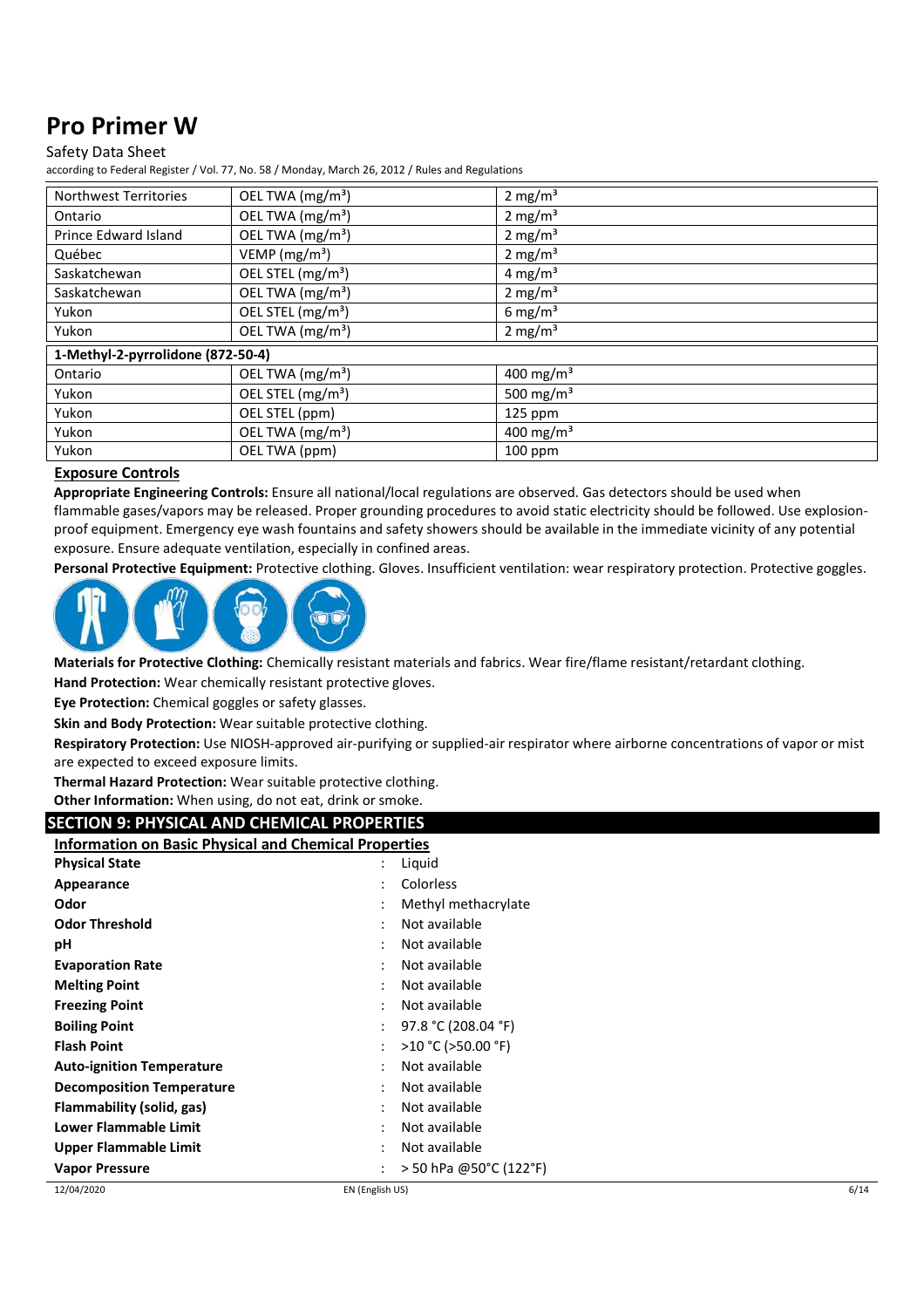Safety Data Sheet

according to Federal Register / Vol. 77, No. 58 / Monday, March 26, 2012 / Rules and Regulations

| <b>Relative Vapor Density at 20 °C</b>                   | Not available                                                         |
|----------------------------------------------------------|-----------------------------------------------------------------------|
| <b>Relative Density</b>                                  | Not available                                                         |
| <b>Density</b>                                           | $0.99$ g/l (@21°C (69.8°F)                                            |
| <b>Specific Gravity</b>                                  | Not available                                                         |
| Solubility                                               | In water, material is partially soluble.                              |
| Partition coefficient: n-octanol/water                   | Not available                                                         |
| <b>Viscosity</b>                                         | Efflux time 12-30 sec @20°C (68°F)                                    |
| <b>Explosion Data - Sensitivity to Mechanical Impact</b> | Not expected to present an explosion hazard due to mechanical impact. |
| <b>Explosion Data – Sensitivity to Static Discharge</b>  | Static discharge could act as an ignition source.                     |

### **SECTION 10: STABILITY AND REACTIVITY**

**Reactivity:** Product may polymerize at 60°C (>140°F), causing an exothermic reaction which may cause container damage or fire. May react with peroxides, oxidizers, and incompatibilities.

**Chemical Stability:** Highly flammable liquid and vapor. May form flammable/explosive vapor-air mixture.

**Possibility of Hazardous Reactions:** Hazardous polymerization may occur.

**Conditions to Avoid:** Direct sunlight. Extremely high or low temperatures. Heat. Ignition sources. Incompatible materials.

**Incompatible Materials:** Strong acids. Strong bases. Strong oxidizers.

**Hazardous Decomposition Products:** Carbon oxides (CO, CO2). May release flammable gases. Toxic gases. Nitrogen oxides. Hydrocarbons.

### **SECTION 11: TOXICOLOGICAL INFORMATION**

#### **Information on Toxicological Effects - Product**

**Acute Toxicity:** Not classified

**LD50 and LC50 Data:** Not available

**Skin Corrosion/Irritation:** Causes skin irritation.

**Serious Eye Damage/Irritation:** Causes serious eye irritation.

**Respiratory or Skin Sensitization:** May cause allergy or asthma symptoms or breathing difficulties if inhaled. May cause an allergic skin reaction.

**Germ Cell Mutagenicity:** Not classified

**Teratogenicity:** Not available

**Carcinogenicity:** Not classified

**Specific Target Organ Toxicity (Repeated Exposure):** Not classified

**Reproductive Toxicity:** May damage fertility or the unborn child.

**Specific Target Organ Toxicity (Single Exposure):** May cause respiratory irritation.

**Aspiration Hazard:** Not classified

**Symptoms/Injuries After Inhalation:** May cause respiratory irritation. Exposure may produce an allergic reaction. May cause drowsiness or dizziness. May cause allergy or asthma symptoms or breathing difficulties if inhaled.

**Symptoms/Injuries After Skin Contact:** Causes skin irritation. May cause an allergic skin reaction.

**Symptoms/Injuries After Eye Contact:** Causes eye irritation.

**Symptoms/Injuries After Ingestion:** Ingestion is likely to be harmful or have adverse effects.

**Chronic Symptoms:** May damage fertility or the unborn child.

**Information on Toxicological Effects - Ingredient(s)** 

**LD50 and LC50 Data:**

| 2-Propanol, 1,1'-[(4-methylphenyl)imino]bis- (38668-48-3) |                    |  |
|-----------------------------------------------------------|--------------------|--|
| LD50 Oral Rat                                             | $25 \text{ mg/kg}$ |  |
| Methyl methacrylate (80-62-6)                             |                    |  |
| LC50 Inhalation Rat                                       | 4632 ppm/4h        |  |
| Bisphenol A-epichlorohydrin polymer (25068-38-6)          |                    |  |
| LD50 Oral Rat                                             | $>$ 2000 mg/kg     |  |
| LD50 Dermal Rat                                           | $>$ 2000 mg/kg     |  |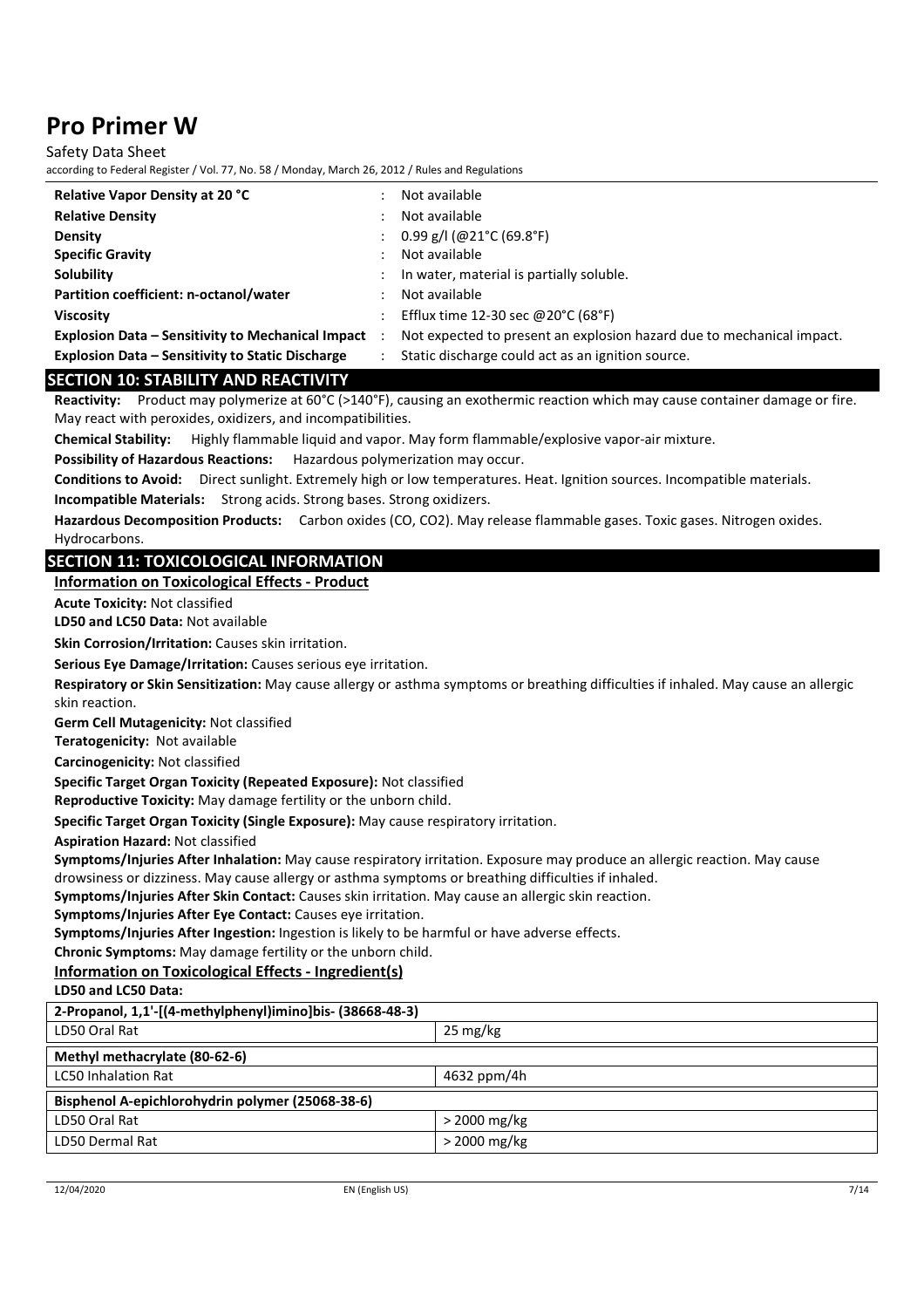### Safety Data Sheet

according to Federal Register / Vol. 77, No. 58 / Monday, March 26, 2012 / Rules and Regulations

| Paraffin waxes and Hydrocarbon waxes (8002-74-2) |               |  |  |
|--------------------------------------------------|---------------|--|--|
| LD50 Oral Rat                                    | $>3750$ mg/kg |  |  |
| LD50 Dermal Rabbit                               | > 3600 mg/kg  |  |  |
| 1-Methyl-2-pyrrolidone (872-50-4)                |               |  |  |
| LD50 Oral Rat                                    | 4150 mg/kg    |  |  |
| LD50 Dermal Rabbit                               | > 5000 mg/kg  |  |  |
| <b>LC50 Inhalation Rat</b><br>5.1 $mg/l/4h$      |               |  |  |
| Methyl methacrylate (80-62-6)                    |               |  |  |
| 3<br><b>IARC Group</b>                           |               |  |  |
| <b>SECTION 12: ECOLOGICAL INFORMATION</b>        |               |  |  |

#### **Toxicity**

**Ecology - General:** Toxic to aquatic life with long lasting effects.

| Methyl methacrylate (80-62-6)                                                                                                       |                                                                                    |  |
|-------------------------------------------------------------------------------------------------------------------------------------|------------------------------------------------------------------------------------|--|
| LC50 Fish 1                                                                                                                         | 243 - 275 mg/l (Exposure time: 96 h - Species: Pimephales promelas [flow-through]) |  |
| EC50 Daphnia 1                                                                                                                      | 69 mg/l (Exposure time: 48 h - Species: Daphnia magna)                             |  |
| LC 50 Fish 2                                                                                                                        | 125.5 - 190.7 mg/l (Exposure time: 96 h - Species: Pimephales promelas [static])   |  |
| Bisphenol A-epichlorohydrin polymer (25068-38-6)                                                                                    |                                                                                    |  |
| LOEC (acute)                                                                                                                        | 1 mg/l Daphnia magna                                                               |  |
| NOEC chronic crustacea                                                                                                              | 0.3 mg/l Daphnia magna                                                             |  |
| 1-Methyl-2-pyrrolidone (872-50-4)                                                                                                   |                                                                                    |  |
| LC50 Fish 1                                                                                                                         | 832 mg/l (Exposure time: 96 h - Species: Lepomis macrochirus [static])             |  |
| EC50 Daphnia 1                                                                                                                      | 4897 mg/l (Exposure time: 48 h - Species: Daphnia magna)                           |  |
| LC 50 Fish 2                                                                                                                        | 1072 mg/l (Exposure time: 96 h - Species: Pimephales promelas [static])            |  |
| <b>Persistence and Degradability</b>                                                                                                |                                                                                    |  |
| <b>Pro Primer W</b>                                                                                                                 |                                                                                    |  |
| Persistence and Degradability                                                                                                       | May cause long-term adverse effects in the environment.                            |  |
| <b>Bioaccumulative Potential</b>                                                                                                    |                                                                                    |  |
| <b>Pro Primer W</b>                                                                                                                 |                                                                                    |  |
| <b>Bioaccumulative Potential</b><br>Not established.                                                                                |                                                                                    |  |
| Methyl methacrylate (80-62-6)                                                                                                       |                                                                                    |  |
| Log Pow                                                                                                                             | 0.7                                                                                |  |
| 1-Methyl-2-pyrrolidone (872-50-4)                                                                                                   |                                                                                    |  |
| Log Pow                                                                                                                             | $-0.46$ (at 25 °C)                                                                 |  |
| <b>Mobility in Soil Not available</b>                                                                                               |                                                                                    |  |
| <b>Other Adverse Effects</b>                                                                                                        |                                                                                    |  |
| Other Information: Avoid release to the environment.                                                                                |                                                                                    |  |
| <b>SECTION 13: DISPOSAL CONSIDERATIONS</b>                                                                                          |                                                                                    |  |
| Waste Disposal Recommendations: Dispose of waste material in accordance with all local, regional, national, provincial, territorial |                                                                                    |  |
| and international regulations.                                                                                                      |                                                                                    |  |
| Additional Information: Handle empty containers with care because residual vapors are flammable.                                    |                                                                                    |  |
| <b>SECTION 14: TRANSPORT INFORMATION</b>                                                                                            |                                                                                    |  |
| $\ldots$ $\sim$                                                                                                                     |                                                                                    |  |

| 14.1 In Accordance with DOT  |                |   |
|------------------------------|----------------|---|
| <b>Proper Shipping Name</b>  | $:$ PAINT      |   |
| <b>Hazard Class</b>          | $\therefore$ 3 |   |
| <b>Identification Number</b> | : UN1263       | 四 |
| <b>Label Codes</b>           | $\therefore$ 3 |   |
| <b>Packing Group</b>         | ÷Ш             |   |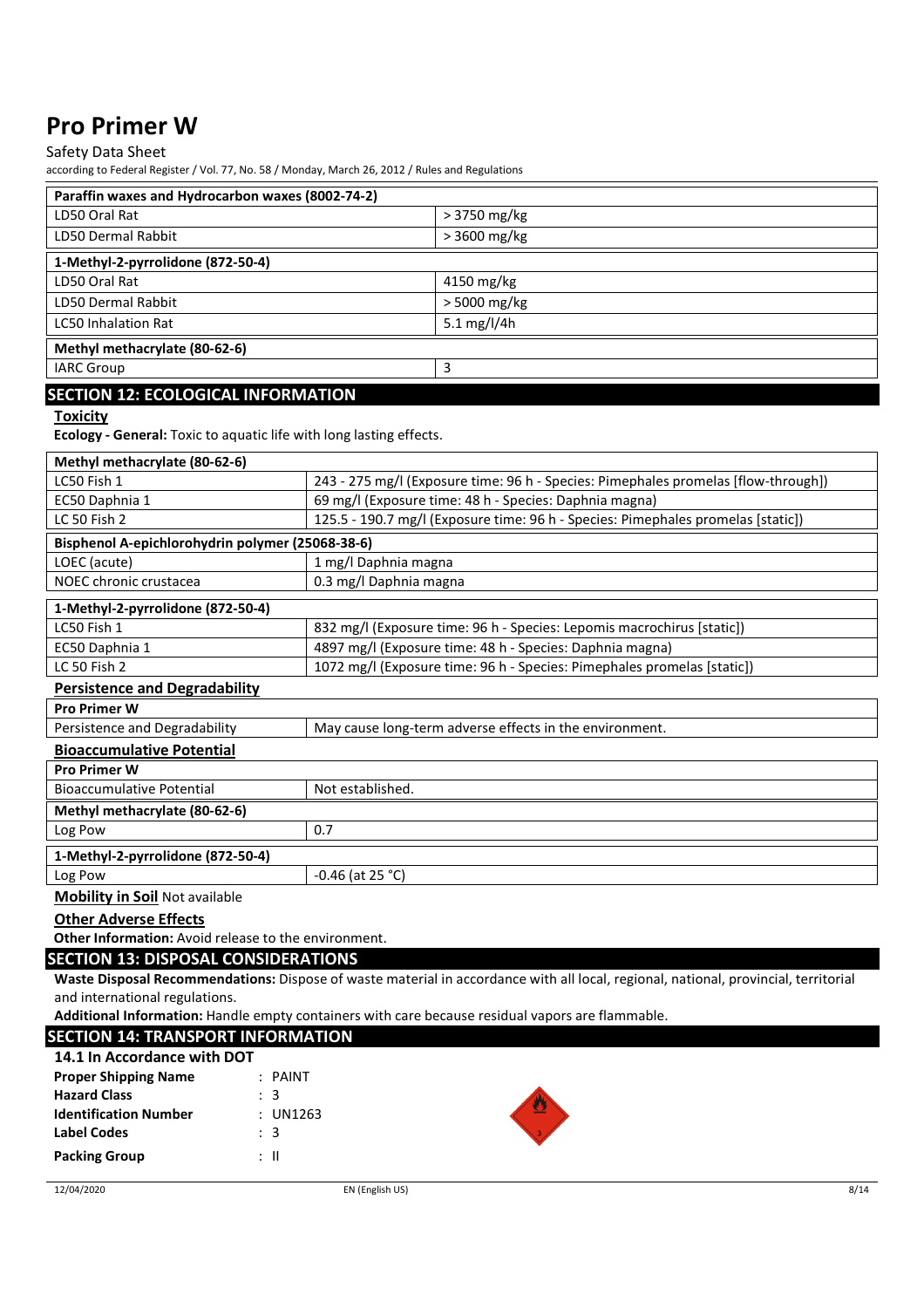# Safety Data Sheet

| <b>Marine Pollutant</b>                                                                                                                | : Marine pollutant |                                                                       |  |
|----------------------------------------------------------------------------------------------------------------------------------------|--------------------|-----------------------------------------------------------------------|--|
| <b>ERG Number</b>                                                                                                                      | : 128              |                                                                       |  |
| 14.2 In Accordance with IMDG                                                                                                           |                    |                                                                       |  |
| <b>Proper Shipping Name</b>                                                                                                            | : PAINT            |                                                                       |  |
| <b>Hazard Class</b>                                                                                                                    | : 3                |                                                                       |  |
| <b>Identification Number</b>                                                                                                           | : UN1263           |                                                                       |  |
| <b>Packing Group</b>                                                                                                                   | $:$ $\mathbb{I}$   |                                                                       |  |
| <b>Label Codes</b>                                                                                                                     | : 3                |                                                                       |  |
| EmS-No. (Fire)                                                                                                                         | $: F-E$            |                                                                       |  |
| EmS-No. (Spillage)                                                                                                                     | $: S-E$            |                                                                       |  |
| <b>Marine pollutant</b>                                                                                                                | : Marine pollutant |                                                                       |  |
| 14.3 In Accordance with IATA                                                                                                           |                    |                                                                       |  |
| <b>Proper Shipping Name</b>                                                                                                            | : PAINT            |                                                                       |  |
| <b>Packing Group</b>                                                                                                                   | $\mathbb{R}$ II    |                                                                       |  |
| <b>Identification Number</b>                                                                                                           | : UN1263           |                                                                       |  |
| <b>Hazard Class</b>                                                                                                                    | : 3                |                                                                       |  |
| <b>Label Codes</b>                                                                                                                     | : 3                |                                                                       |  |
| <b>ERG Code (IATA)</b>                                                                                                                 | : 3L               |                                                                       |  |
| 14.4 In Accordance with TDG                                                                                                            |                    |                                                                       |  |
| <b>Proper Shipping Name</b>                                                                                                            | : PAINT            |                                                                       |  |
| <b>Packing Group</b>                                                                                                                   | : II               |                                                                       |  |
| <b>Hazard Class</b>                                                                                                                    | : 3                |                                                                       |  |
| <b>Identification Number</b>                                                                                                           | : UN1263           |                                                                       |  |
| <b>Label Codes</b>                                                                                                                     | $\therefore$ 3     |                                                                       |  |
| <b>Marine Pollutant (TDG)</b>                                                                                                          | : Marine pollutant |                                                                       |  |
| <b>SECTION 15: REGULATORY INFORMATION</b>                                                                                              |                    |                                                                       |  |
| <b>US Federal Regulations</b>                                                                                                          |                    |                                                                       |  |
| <b>Pro Primer W</b>                                                                                                                    |                    |                                                                       |  |
| SARA Section 311/312 Hazard Classes                                                                                                    |                    | Fire hazard                                                           |  |
|                                                                                                                                        |                    | Immediate (acute) health hazard                                       |  |
|                                                                                                                                        |                    |                                                                       |  |
|                                                                                                                                        |                    | Delayed (chronic) health hazard                                       |  |
|                                                                                                                                        |                    |                                                                       |  |
| 2-Propanol, 1,1'-[(4-methylphenyl)imino]bis- (38668-48-3)<br>Listed on the United States TSCA (Toxic Substances Control Act) inventory |                    |                                                                       |  |
|                                                                                                                                        |                    |                                                                       |  |
| Methyl methacrylate (80-62-6)                                                                                                          |                    |                                                                       |  |
| Listed on the United States TSCA (Toxic Substances Control Act) inventory                                                              |                    |                                                                       |  |
| Listed on United States SARA Section 313                                                                                               |                    |                                                                       |  |
| <b>SARA Section 313 - Emission Reporting</b>                                                                                           |                    | 1.0%                                                                  |  |
| Bisphenol A-epichlorohydrin polymer (25068-38-6)                                                                                       |                    |                                                                       |  |
| Listed on the United States TSCA (Toxic Substances Control Act) inventory                                                              |                    |                                                                       |  |
| 1,4-Butanediol dimethacrylate (2082-81-7)                                                                                              |                    |                                                                       |  |
| Listed on the United States TSCA (Toxic Substances Control Act) inventory                                                              |                    |                                                                       |  |
| Paraffin waxes and Hydrocarbon waxes (8002-74-2)                                                                                       |                    |                                                                       |  |
| Listed on the United States TSCA (Toxic Substances Control Act) inventory                                                              |                    |                                                                       |  |
|                                                                                                                                        |                    |                                                                       |  |
| 1-Methyl-2-pyrrolidone (872-50-4)<br>Listed on the United States TSCA (Toxic Substances Control Act) inventory                         |                    |                                                                       |  |
| Listed on United States SARA Section 313                                                                                               |                    |                                                                       |  |
| <b>EPA TSCA Regulatory Flag</b>                                                                                                        |                    | T - T - indicates a substance that is the subject of a Section 4 test |  |
|                                                                                                                                        |                    | rule under TSCA.                                                      |  |
| <b>SARA Section 313 - Emission Reporting</b>                                                                                           |                    | 1.0%                                                                  |  |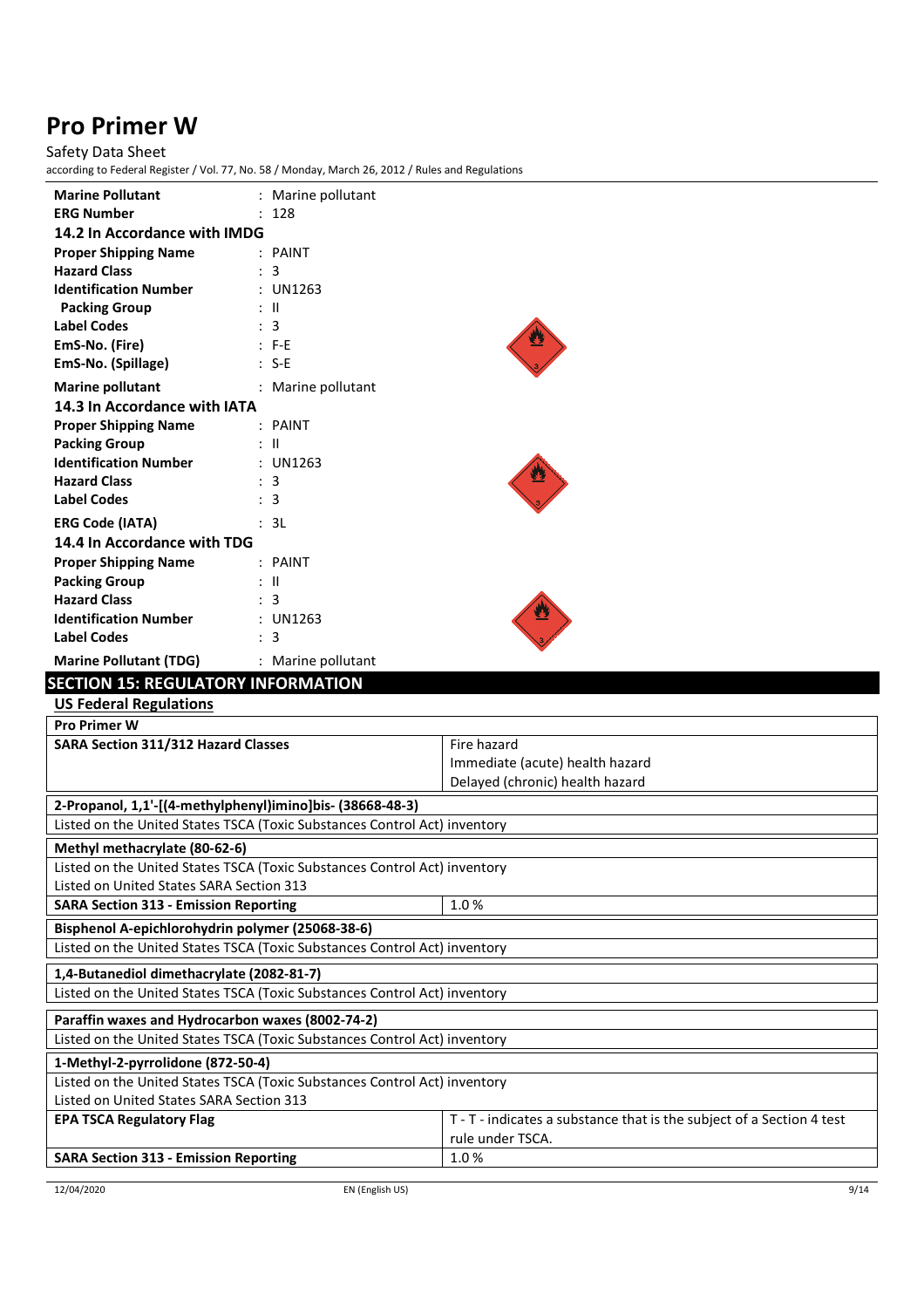### Safety Data Sheet

according to Federal Register / Vol. 77, No. 58 / Monday, March 26, 2012 / Rules and Regulations

### **US State Regulations**

| 1-Methyl-2-pyrrolidone (872-50-4)                                                                                             |                                                                |       |
|-------------------------------------------------------------------------------------------------------------------------------|----------------------------------------------------------------|-------|
| U.S. - California - Proposition 65 - Developmental Toxicity                                                                   | WARNING: This product contains chemicals known to the State of |       |
|                                                                                                                               | California to cause birth defects.                             |       |
| Methyl methacrylate (80-62-6)                                                                                                 |                                                                |       |
| U.S. - California - Toxic Air Contaminant List (AB 1807, AB 2728)                                                             |                                                                |       |
| U.S. - Colorado - Hazardous Wastes - Discarded Chemical Products, Off-Specification Species, Container and Spill Residues     |                                                                |       |
| U.S. - Connecticut - Hazardous Air Pollutants - HLVs (30 min)                                                                 |                                                                |       |
| U.S. - Connecticut - Hazardous Air Pollutants - HLVs (8 hr)                                                                   |                                                                |       |
| U.S. - Delaware - Pollutant Discharge Requirements - Reportable Quantities                                                    |                                                                |       |
| U.S. - Idaho - Non-Carcinogenic Toxic Air Pollutants - Acceptable Ambient Concentrations                                      |                                                                |       |
| U.S. - Idaho - Non-Carcinogenic Toxic Air Pollutants - Emission Levels (ELs)                                                  |                                                                |       |
| U.S. - Idaho - Occupational Exposure Limits - TWAs                                                                            |                                                                |       |
| U.S. - Illinois - Toxic Air Contaminants                                                                                      |                                                                |       |
| U.S. - Louisiana - Reportable Quantity List for Pollutants                                                                    |                                                                |       |
| U.S. - Maine - Air Pollutants - Hazardous Air Pollutants                                                                      |                                                                |       |
| U.S. - Massachusetts - Allowable Ambient Limits (AALs)                                                                        |                                                                |       |
| U.S. - Massachusetts - Allowable Threshold Concentrations (ATCs)                                                              |                                                                |       |
| U.S. - Massachusetts - Oil & Hazardous Material List - Groundwater Reportable Concentration - Reporting Category 1            |                                                                |       |
| U.S. - Massachusetts - Oil & Hazardous Material List - Groundwater Reportable Concentration - Reporting Category 2            |                                                                |       |
| U.S. - Massachusetts - Oil & Hazardous Material List - Reportable Quantity                                                    |                                                                |       |
| U.S. - Massachusetts - Oil & Hazardous Material List - Soil Reportable Concentration - Reporting Category 1                   |                                                                |       |
| U.S. - Massachusetts - Oil & Hazardous Material List - Soil Reportable Concentration - Reporting Category 2                   |                                                                |       |
| RTK - U.S. - Massachusetts - Right To Know List                                                                               |                                                                |       |
| U.S. - Massachusetts - Threshold Effects Exposure Limits (TELs)                                                               |                                                                |       |
| U.S. - Massachusetts - Toxics Use Reduction Act                                                                               |                                                                |       |
| U.S. - Michigan - Occupational Exposure Limits - TWAs                                                                         |                                                                |       |
| U.S. - Michigan - Polluting Materials List                                                                                    |                                                                |       |
| U.S. - Minnesota - Chemicals of High Concern                                                                                  |                                                                |       |
| U.S. - Minnesota - Hazardous Substance List                                                                                   |                                                                |       |
| U.S. - Minnesota - Permissible Exposure Limits - TWAs                                                                         |                                                                |       |
| U.S. - New Hampshire - Regulated Toxic Air Pollutants - Ambient Air Levels (AALs) - 24-Hour                                   |                                                                |       |
| U.S. - New Hampshire - Regulated Toxic Air Pollutants - Ambient Air Levels (AALs) - Annual                                    |                                                                |       |
| U.S. - New Jersey - Discharge Prevention - List of Hazardous Substances                                                       |                                                                |       |
| U.S. - New Jersey - Environmental Hazardous Substances List                                                                   |                                                                |       |
| RTK - U.S. - New Jersey - Right to Know Hazardous Substance List                                                              |                                                                |       |
| U.S. - New Jersey - Special Health Hazards Substances List                                                                    |                                                                |       |
| U.S. - New York - Occupational Exposure Limits - TWAs                                                                         |                                                                |       |
| U.S. - New York - Reporting of Releases Part 597 - List of Hazardous Substances                                               |                                                                |       |
| U.S. - North Dakota - Air Pollutants - Guideline Concentrations - 1-Hour                                                      |                                                                |       |
| U.S. - North Dakota - Air Pollutants - Guideline Concentrations - 8-Hour                                                      |                                                                |       |
| U.S. - North Dakota - Hazardous Wastes - Discarded Chemical Products, Off-Specification Species, Container and Spill Residues |                                                                |       |
| U.S. - Oregon - Permissible Exposure Limits - TWAs                                                                            |                                                                |       |
| RTK - U.S. - Pennsylvania - RTK (Right to Know) - Environmental Hazard List                                                   |                                                                |       |
| RTK - U.S. - Pennsylvania - RTK (Right to Know) List                                                                          |                                                                |       |
| U.S. - Rhode Island - Air Toxics - Acceptable Ambient Levels - 24-Hour                                                        |                                                                |       |
| U.S. - South Carolina - Toxic Air Pollutants - Maximum Allowable Concentrations                                               |                                                                |       |
| U.S. - South Carolina - Toxic Air Pollutants - Pollutant Categories                                                           |                                                                |       |
| U.S. - Tennessee - Occupational Exposure Limits - TWAs                                                                        |                                                                |       |
| U.S. - Texas - Effects Screening Levels - Long Term                                                                           |                                                                |       |
| U.S. - Texas - Effects Screening Levels - Short Term                                                                          |                                                                |       |
| U.S. - Vermont - Hazardous Waste - Hazardous Constituents                                                                     |                                                                |       |
| U.S. - Vermont - Permissible Exposure Limits - TWAs                                                                           |                                                                |       |
| 12/04/2020<br>EN (English US)                                                                                                 |                                                                | 10/14 |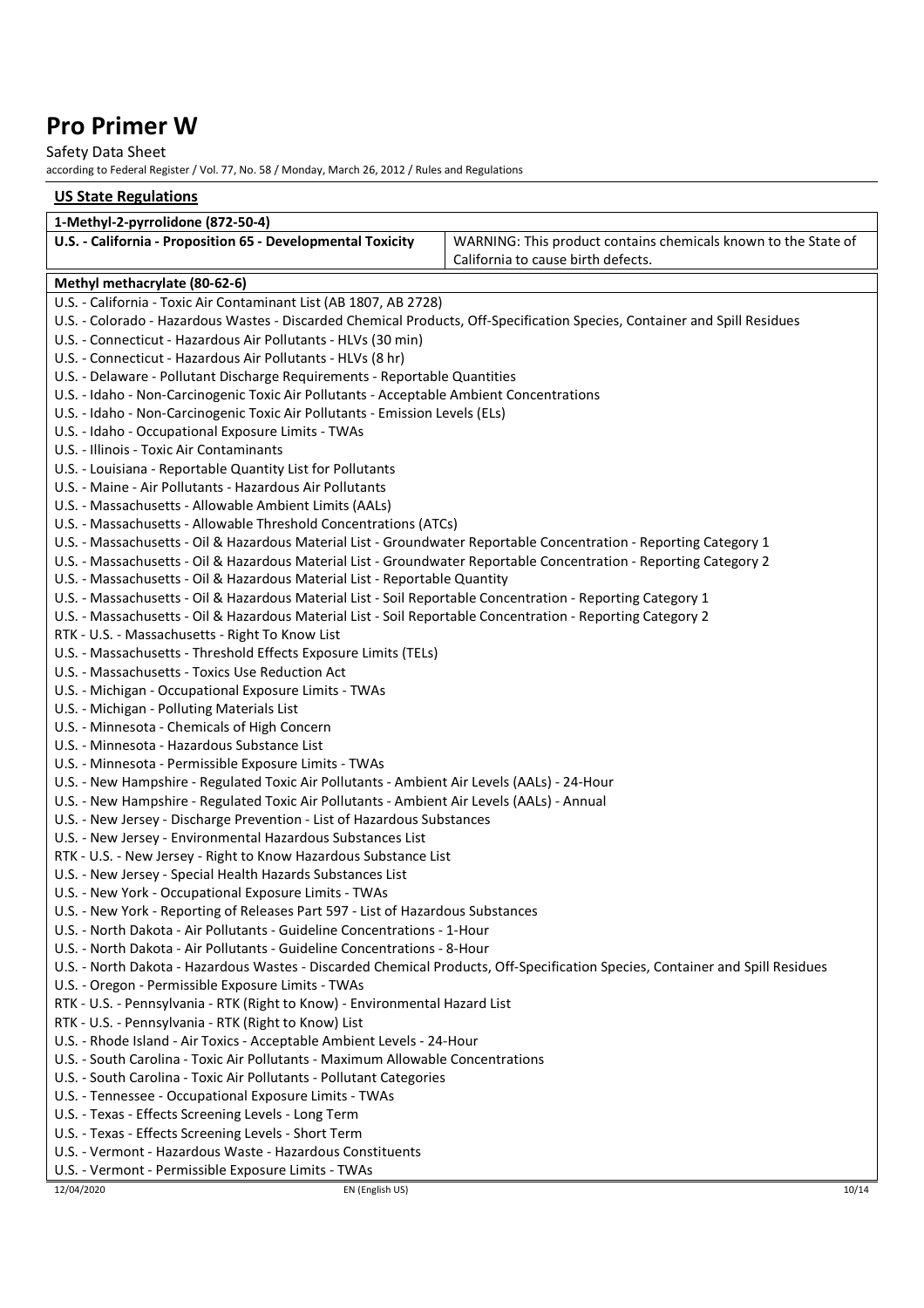| according to Federal Register / Vol. 77, No. 58 / Monday, March 26, 2012 / Rules and Regulations<br>U.S. - Washington - Dangerous Waste - Dangerous Waste Constituents List<br>U.S. - Washington - Dangerous Waste - Discarded Chemical Products List<br>U.S. - Washington - Permissible Exposure Limits - STELs<br>U.S. - Washington - Permissible Exposure Limits - TWAs<br>U.S. - Wisconsin - Hazardous Air Contaminants - All Sources - Emissions From Stack Heights 25 Feet to Less Than 40 Feet<br>U.S. - Wisconsin - Hazardous Air Contaminants - All Sources - Emissions From Stack Heights 40 Feet to Less Than 75 Feet<br>U.S. - Wisconsin - Hazardous Air Contaminants - All Sources - Emissions From Stack Heights 75 Feet or Greater<br>U.S. - Wisconsin - Hazardous Air Contaminants - All Sources - Emissions From Stack Heights Less Than 25 Feet<br>Bisphenol A-epichlorohydrin polymer (25068-38-6)<br>U.S. - Texas - Effects Screening Levels - Long Term<br>U.S. - Texas - Effects Screening Levels - Short Term<br>Paraffin waxes and Hydrocarbon waxes (8002-74-2)<br>U.S. - Connecticut - Hazardous Air Pollutants - HLVs (30 min)<br>U.S. - Connecticut - Hazardous Air Pollutants - HLVs (8 hr)<br>U.S. - Idaho - Non-Carcinogenic Toxic Air Pollutants - Acceptable Ambient Concentrations<br>U.S. - Idaho - Non-Carcinogenic Toxic Air Pollutants - Emission Levels (ELs)<br>RTK - U.S. - Massachusetts - Right To Know List<br>U.S. - Michigan - Occupational Exposure Limits - TWAs<br>U.S. - Minnesota - Hazardous Substance List<br>U.S. - Minnesota - Permissible Exposure Limits - TWAs<br>RTK - U.S. - New Jersey - Right to Know Hazardous Substance List<br>U.S. - North Dakota - Air Pollutants - Guideline Concentrations - 8-Hour<br>U.S. - Oregon - Permissible Exposure Limits - TWAs<br>RTK - U.S. - Pennsylvania - RTK (Right to Know) List<br>U.S. - Tennessee - Occupational Exposure Limits - TWAs<br>U.S. - Texas - Effects Screening Levels - Long Term<br>U.S. - Texas - Effects Screening Levels - Short Term<br>U.S. - Vermont - Permissible Exposure Limits - TWAs<br>U.S. - Washington - Permissible Exposure Limits - STELs<br>U.S. - Washington - Permissible Exposure Limits - TWAs<br>1-Methyl-2-pyrrolidone (872-50-4)<br>U.S. - California - Proposition 65 - Maximum Allowable Dose Levels (MADL)<br>U.S. - Delaware - Pollutant Discharge Requirements - Reportable Quantities<br>U.S. - Maine - Chemicals of High Concern<br>RTK - U.S. - Massachusetts - Right To Know List<br>U.S. - Massachusetts - Toxics Use Reduction Act<br>U.S. - Minnesota - Chemicals of High Concern<br>U.S. - New Hampshire - Regulated Toxic Air Pollutants - Ambient Air Levels (AALs) - 24-Hour<br>U.S. - New Hampshire - Regulated Toxic Air Pollutants - Ambient Air Levels (AALs) - Annual<br>U.S. - New Jersey - Discharge Prevention - List of Hazardous Substances<br>U.S. - New Jersey - Environmental Hazardous Substances List<br>RTK - U.S. - New Jersey - Right to Know Hazardous Substance List<br>U.S. - New Jersey - Special Health Hazards Substances List<br>RTK - U.S. - Pennsylvania - RTK (Right to Know) List<br>U.S. - Texas - Effects Screening Levels - Long Term<br>U.S. - Texas - Effects Screening Levels - Short Term | Safety Data Sheet |
|-----------------------------------------------------------------------------------------------------------------------------------------------------------------------------------------------------------------------------------------------------------------------------------------------------------------------------------------------------------------------------------------------------------------------------------------------------------------------------------------------------------------------------------------------------------------------------------------------------------------------------------------------------------------------------------------------------------------------------------------------------------------------------------------------------------------------------------------------------------------------------------------------------------------------------------------------------------------------------------------------------------------------------------------------------------------------------------------------------------------------------------------------------------------------------------------------------------------------------------------------------------------------------------------------------------------------------------------------------------------------------------------------------------------------------------------------------------------------------------------------------------------------------------------------------------------------------------------------------------------------------------------------------------------------------------------------------------------------------------------------------------------------------------------------------------------------------------------------------------------------------------------------------------------------------------------------------------------------------------------------------------------------------------------------------------------------------------------------------------------------------------------------------------------------------------------------------------------------------------------------------------------------------------------------------------------------------------------------------------------------------------------------------------------------------------------------------------------------------------------------------------------------------------------------------------------------------------------------------------------------------------------------------------------------------------------------------------------------------------------------------------------------------------------------------------------------------------------------------------------------------------------------------------------------------------------------------------------------------------------------------------------------------------------------------------------------------------------------------------------------------------------------------------------------------------------------------------------------------------------------------------------------------------------------|-------------------|
|                                                                                                                                                                                                                                                                                                                                                                                                                                                                                                                                                                                                                                                                                                                                                                                                                                                                                                                                                                                                                                                                                                                                                                                                                                                                                                                                                                                                                                                                                                                                                                                                                                                                                                                                                                                                                                                                                                                                                                                                                                                                                                                                                                                                                                                                                                                                                                                                                                                                                                                                                                                                                                                                                                                                                                                                                                                                                                                                                                                                                                                                                                                                                                                                                                                                                               |                   |
|                                                                                                                                                                                                                                                                                                                                                                                                                                                                                                                                                                                                                                                                                                                                                                                                                                                                                                                                                                                                                                                                                                                                                                                                                                                                                                                                                                                                                                                                                                                                                                                                                                                                                                                                                                                                                                                                                                                                                                                                                                                                                                                                                                                                                                                                                                                                                                                                                                                                                                                                                                                                                                                                                                                                                                                                                                                                                                                                                                                                                                                                                                                                                                                                                                                                                               |                   |
|                                                                                                                                                                                                                                                                                                                                                                                                                                                                                                                                                                                                                                                                                                                                                                                                                                                                                                                                                                                                                                                                                                                                                                                                                                                                                                                                                                                                                                                                                                                                                                                                                                                                                                                                                                                                                                                                                                                                                                                                                                                                                                                                                                                                                                                                                                                                                                                                                                                                                                                                                                                                                                                                                                                                                                                                                                                                                                                                                                                                                                                                                                                                                                                                                                                                                               |                   |
|                                                                                                                                                                                                                                                                                                                                                                                                                                                                                                                                                                                                                                                                                                                                                                                                                                                                                                                                                                                                                                                                                                                                                                                                                                                                                                                                                                                                                                                                                                                                                                                                                                                                                                                                                                                                                                                                                                                                                                                                                                                                                                                                                                                                                                                                                                                                                                                                                                                                                                                                                                                                                                                                                                                                                                                                                                                                                                                                                                                                                                                                                                                                                                                                                                                                                               |                   |
|                                                                                                                                                                                                                                                                                                                                                                                                                                                                                                                                                                                                                                                                                                                                                                                                                                                                                                                                                                                                                                                                                                                                                                                                                                                                                                                                                                                                                                                                                                                                                                                                                                                                                                                                                                                                                                                                                                                                                                                                                                                                                                                                                                                                                                                                                                                                                                                                                                                                                                                                                                                                                                                                                                                                                                                                                                                                                                                                                                                                                                                                                                                                                                                                                                                                                               |                   |
|                                                                                                                                                                                                                                                                                                                                                                                                                                                                                                                                                                                                                                                                                                                                                                                                                                                                                                                                                                                                                                                                                                                                                                                                                                                                                                                                                                                                                                                                                                                                                                                                                                                                                                                                                                                                                                                                                                                                                                                                                                                                                                                                                                                                                                                                                                                                                                                                                                                                                                                                                                                                                                                                                                                                                                                                                                                                                                                                                                                                                                                                                                                                                                                                                                                                                               |                   |
|                                                                                                                                                                                                                                                                                                                                                                                                                                                                                                                                                                                                                                                                                                                                                                                                                                                                                                                                                                                                                                                                                                                                                                                                                                                                                                                                                                                                                                                                                                                                                                                                                                                                                                                                                                                                                                                                                                                                                                                                                                                                                                                                                                                                                                                                                                                                                                                                                                                                                                                                                                                                                                                                                                                                                                                                                                                                                                                                                                                                                                                                                                                                                                                                                                                                                               |                   |
|                                                                                                                                                                                                                                                                                                                                                                                                                                                                                                                                                                                                                                                                                                                                                                                                                                                                                                                                                                                                                                                                                                                                                                                                                                                                                                                                                                                                                                                                                                                                                                                                                                                                                                                                                                                                                                                                                                                                                                                                                                                                                                                                                                                                                                                                                                                                                                                                                                                                                                                                                                                                                                                                                                                                                                                                                                                                                                                                                                                                                                                                                                                                                                                                                                                                                               |                   |
|                                                                                                                                                                                                                                                                                                                                                                                                                                                                                                                                                                                                                                                                                                                                                                                                                                                                                                                                                                                                                                                                                                                                                                                                                                                                                                                                                                                                                                                                                                                                                                                                                                                                                                                                                                                                                                                                                                                                                                                                                                                                                                                                                                                                                                                                                                                                                                                                                                                                                                                                                                                                                                                                                                                                                                                                                                                                                                                                                                                                                                                                                                                                                                                                                                                                                               |                   |
|                                                                                                                                                                                                                                                                                                                                                                                                                                                                                                                                                                                                                                                                                                                                                                                                                                                                                                                                                                                                                                                                                                                                                                                                                                                                                                                                                                                                                                                                                                                                                                                                                                                                                                                                                                                                                                                                                                                                                                                                                                                                                                                                                                                                                                                                                                                                                                                                                                                                                                                                                                                                                                                                                                                                                                                                                                                                                                                                                                                                                                                                                                                                                                                                                                                                                               |                   |
|                                                                                                                                                                                                                                                                                                                                                                                                                                                                                                                                                                                                                                                                                                                                                                                                                                                                                                                                                                                                                                                                                                                                                                                                                                                                                                                                                                                                                                                                                                                                                                                                                                                                                                                                                                                                                                                                                                                                                                                                                                                                                                                                                                                                                                                                                                                                                                                                                                                                                                                                                                                                                                                                                                                                                                                                                                                                                                                                                                                                                                                                                                                                                                                                                                                                                               |                   |
|                                                                                                                                                                                                                                                                                                                                                                                                                                                                                                                                                                                                                                                                                                                                                                                                                                                                                                                                                                                                                                                                                                                                                                                                                                                                                                                                                                                                                                                                                                                                                                                                                                                                                                                                                                                                                                                                                                                                                                                                                                                                                                                                                                                                                                                                                                                                                                                                                                                                                                                                                                                                                                                                                                                                                                                                                                                                                                                                                                                                                                                                                                                                                                                                                                                                                               |                   |
|                                                                                                                                                                                                                                                                                                                                                                                                                                                                                                                                                                                                                                                                                                                                                                                                                                                                                                                                                                                                                                                                                                                                                                                                                                                                                                                                                                                                                                                                                                                                                                                                                                                                                                                                                                                                                                                                                                                                                                                                                                                                                                                                                                                                                                                                                                                                                                                                                                                                                                                                                                                                                                                                                                                                                                                                                                                                                                                                                                                                                                                                                                                                                                                                                                                                                               |                   |
|                                                                                                                                                                                                                                                                                                                                                                                                                                                                                                                                                                                                                                                                                                                                                                                                                                                                                                                                                                                                                                                                                                                                                                                                                                                                                                                                                                                                                                                                                                                                                                                                                                                                                                                                                                                                                                                                                                                                                                                                                                                                                                                                                                                                                                                                                                                                                                                                                                                                                                                                                                                                                                                                                                                                                                                                                                                                                                                                                                                                                                                                                                                                                                                                                                                                                               |                   |
|                                                                                                                                                                                                                                                                                                                                                                                                                                                                                                                                                                                                                                                                                                                                                                                                                                                                                                                                                                                                                                                                                                                                                                                                                                                                                                                                                                                                                                                                                                                                                                                                                                                                                                                                                                                                                                                                                                                                                                                                                                                                                                                                                                                                                                                                                                                                                                                                                                                                                                                                                                                                                                                                                                                                                                                                                                                                                                                                                                                                                                                                                                                                                                                                                                                                                               |                   |
|                                                                                                                                                                                                                                                                                                                                                                                                                                                                                                                                                                                                                                                                                                                                                                                                                                                                                                                                                                                                                                                                                                                                                                                                                                                                                                                                                                                                                                                                                                                                                                                                                                                                                                                                                                                                                                                                                                                                                                                                                                                                                                                                                                                                                                                                                                                                                                                                                                                                                                                                                                                                                                                                                                                                                                                                                                                                                                                                                                                                                                                                                                                                                                                                                                                                                               |                   |
|                                                                                                                                                                                                                                                                                                                                                                                                                                                                                                                                                                                                                                                                                                                                                                                                                                                                                                                                                                                                                                                                                                                                                                                                                                                                                                                                                                                                                                                                                                                                                                                                                                                                                                                                                                                                                                                                                                                                                                                                                                                                                                                                                                                                                                                                                                                                                                                                                                                                                                                                                                                                                                                                                                                                                                                                                                                                                                                                                                                                                                                                                                                                                                                                                                                                                               |                   |
|                                                                                                                                                                                                                                                                                                                                                                                                                                                                                                                                                                                                                                                                                                                                                                                                                                                                                                                                                                                                                                                                                                                                                                                                                                                                                                                                                                                                                                                                                                                                                                                                                                                                                                                                                                                                                                                                                                                                                                                                                                                                                                                                                                                                                                                                                                                                                                                                                                                                                                                                                                                                                                                                                                                                                                                                                                                                                                                                                                                                                                                                                                                                                                                                                                                                                               |                   |
|                                                                                                                                                                                                                                                                                                                                                                                                                                                                                                                                                                                                                                                                                                                                                                                                                                                                                                                                                                                                                                                                                                                                                                                                                                                                                                                                                                                                                                                                                                                                                                                                                                                                                                                                                                                                                                                                                                                                                                                                                                                                                                                                                                                                                                                                                                                                                                                                                                                                                                                                                                                                                                                                                                                                                                                                                                                                                                                                                                                                                                                                                                                                                                                                                                                                                               |                   |
|                                                                                                                                                                                                                                                                                                                                                                                                                                                                                                                                                                                                                                                                                                                                                                                                                                                                                                                                                                                                                                                                                                                                                                                                                                                                                                                                                                                                                                                                                                                                                                                                                                                                                                                                                                                                                                                                                                                                                                                                                                                                                                                                                                                                                                                                                                                                                                                                                                                                                                                                                                                                                                                                                                                                                                                                                                                                                                                                                                                                                                                                                                                                                                                                                                                                                               |                   |
|                                                                                                                                                                                                                                                                                                                                                                                                                                                                                                                                                                                                                                                                                                                                                                                                                                                                                                                                                                                                                                                                                                                                                                                                                                                                                                                                                                                                                                                                                                                                                                                                                                                                                                                                                                                                                                                                                                                                                                                                                                                                                                                                                                                                                                                                                                                                                                                                                                                                                                                                                                                                                                                                                                                                                                                                                                                                                                                                                                                                                                                                                                                                                                                                                                                                                               |                   |
|                                                                                                                                                                                                                                                                                                                                                                                                                                                                                                                                                                                                                                                                                                                                                                                                                                                                                                                                                                                                                                                                                                                                                                                                                                                                                                                                                                                                                                                                                                                                                                                                                                                                                                                                                                                                                                                                                                                                                                                                                                                                                                                                                                                                                                                                                                                                                                                                                                                                                                                                                                                                                                                                                                                                                                                                                                                                                                                                                                                                                                                                                                                                                                                                                                                                                               |                   |
|                                                                                                                                                                                                                                                                                                                                                                                                                                                                                                                                                                                                                                                                                                                                                                                                                                                                                                                                                                                                                                                                                                                                                                                                                                                                                                                                                                                                                                                                                                                                                                                                                                                                                                                                                                                                                                                                                                                                                                                                                                                                                                                                                                                                                                                                                                                                                                                                                                                                                                                                                                                                                                                                                                                                                                                                                                                                                                                                                                                                                                                                                                                                                                                                                                                                                               |                   |
|                                                                                                                                                                                                                                                                                                                                                                                                                                                                                                                                                                                                                                                                                                                                                                                                                                                                                                                                                                                                                                                                                                                                                                                                                                                                                                                                                                                                                                                                                                                                                                                                                                                                                                                                                                                                                                                                                                                                                                                                                                                                                                                                                                                                                                                                                                                                                                                                                                                                                                                                                                                                                                                                                                                                                                                                                                                                                                                                                                                                                                                                                                                                                                                                                                                                                               |                   |
|                                                                                                                                                                                                                                                                                                                                                                                                                                                                                                                                                                                                                                                                                                                                                                                                                                                                                                                                                                                                                                                                                                                                                                                                                                                                                                                                                                                                                                                                                                                                                                                                                                                                                                                                                                                                                                                                                                                                                                                                                                                                                                                                                                                                                                                                                                                                                                                                                                                                                                                                                                                                                                                                                                                                                                                                                                                                                                                                                                                                                                                                                                                                                                                                                                                                                               |                   |
|                                                                                                                                                                                                                                                                                                                                                                                                                                                                                                                                                                                                                                                                                                                                                                                                                                                                                                                                                                                                                                                                                                                                                                                                                                                                                                                                                                                                                                                                                                                                                                                                                                                                                                                                                                                                                                                                                                                                                                                                                                                                                                                                                                                                                                                                                                                                                                                                                                                                                                                                                                                                                                                                                                                                                                                                                                                                                                                                                                                                                                                                                                                                                                                                                                                                                               |                   |
|                                                                                                                                                                                                                                                                                                                                                                                                                                                                                                                                                                                                                                                                                                                                                                                                                                                                                                                                                                                                                                                                                                                                                                                                                                                                                                                                                                                                                                                                                                                                                                                                                                                                                                                                                                                                                                                                                                                                                                                                                                                                                                                                                                                                                                                                                                                                                                                                                                                                                                                                                                                                                                                                                                                                                                                                                                                                                                                                                                                                                                                                                                                                                                                                                                                                                               |                   |
|                                                                                                                                                                                                                                                                                                                                                                                                                                                                                                                                                                                                                                                                                                                                                                                                                                                                                                                                                                                                                                                                                                                                                                                                                                                                                                                                                                                                                                                                                                                                                                                                                                                                                                                                                                                                                                                                                                                                                                                                                                                                                                                                                                                                                                                                                                                                                                                                                                                                                                                                                                                                                                                                                                                                                                                                                                                                                                                                                                                                                                                                                                                                                                                                                                                                                               |                   |
|                                                                                                                                                                                                                                                                                                                                                                                                                                                                                                                                                                                                                                                                                                                                                                                                                                                                                                                                                                                                                                                                                                                                                                                                                                                                                                                                                                                                                                                                                                                                                                                                                                                                                                                                                                                                                                                                                                                                                                                                                                                                                                                                                                                                                                                                                                                                                                                                                                                                                                                                                                                                                                                                                                                                                                                                                                                                                                                                                                                                                                                                                                                                                                                                                                                                                               |                   |
|                                                                                                                                                                                                                                                                                                                                                                                                                                                                                                                                                                                                                                                                                                                                                                                                                                                                                                                                                                                                                                                                                                                                                                                                                                                                                                                                                                                                                                                                                                                                                                                                                                                                                                                                                                                                                                                                                                                                                                                                                                                                                                                                                                                                                                                                                                                                                                                                                                                                                                                                                                                                                                                                                                                                                                                                                                                                                                                                                                                                                                                                                                                                                                                                                                                                                               |                   |
|                                                                                                                                                                                                                                                                                                                                                                                                                                                                                                                                                                                                                                                                                                                                                                                                                                                                                                                                                                                                                                                                                                                                                                                                                                                                                                                                                                                                                                                                                                                                                                                                                                                                                                                                                                                                                                                                                                                                                                                                                                                                                                                                                                                                                                                                                                                                                                                                                                                                                                                                                                                                                                                                                                                                                                                                                                                                                                                                                                                                                                                                                                                                                                                                                                                                                               |                   |
|                                                                                                                                                                                                                                                                                                                                                                                                                                                                                                                                                                                                                                                                                                                                                                                                                                                                                                                                                                                                                                                                                                                                                                                                                                                                                                                                                                                                                                                                                                                                                                                                                                                                                                                                                                                                                                                                                                                                                                                                                                                                                                                                                                                                                                                                                                                                                                                                                                                                                                                                                                                                                                                                                                                                                                                                                                                                                                                                                                                                                                                                                                                                                                                                                                                                                               |                   |
|                                                                                                                                                                                                                                                                                                                                                                                                                                                                                                                                                                                                                                                                                                                                                                                                                                                                                                                                                                                                                                                                                                                                                                                                                                                                                                                                                                                                                                                                                                                                                                                                                                                                                                                                                                                                                                                                                                                                                                                                                                                                                                                                                                                                                                                                                                                                                                                                                                                                                                                                                                                                                                                                                                                                                                                                                                                                                                                                                                                                                                                                                                                                                                                                                                                                                               |                   |
|                                                                                                                                                                                                                                                                                                                                                                                                                                                                                                                                                                                                                                                                                                                                                                                                                                                                                                                                                                                                                                                                                                                                                                                                                                                                                                                                                                                                                                                                                                                                                                                                                                                                                                                                                                                                                                                                                                                                                                                                                                                                                                                                                                                                                                                                                                                                                                                                                                                                                                                                                                                                                                                                                                                                                                                                                                                                                                                                                                                                                                                                                                                                                                                                                                                                                               |                   |
|                                                                                                                                                                                                                                                                                                                                                                                                                                                                                                                                                                                                                                                                                                                                                                                                                                                                                                                                                                                                                                                                                                                                                                                                                                                                                                                                                                                                                                                                                                                                                                                                                                                                                                                                                                                                                                                                                                                                                                                                                                                                                                                                                                                                                                                                                                                                                                                                                                                                                                                                                                                                                                                                                                                                                                                                                                                                                                                                                                                                                                                                                                                                                                                                                                                                                               |                   |
|                                                                                                                                                                                                                                                                                                                                                                                                                                                                                                                                                                                                                                                                                                                                                                                                                                                                                                                                                                                                                                                                                                                                                                                                                                                                                                                                                                                                                                                                                                                                                                                                                                                                                                                                                                                                                                                                                                                                                                                                                                                                                                                                                                                                                                                                                                                                                                                                                                                                                                                                                                                                                                                                                                                                                                                                                                                                                                                                                                                                                                                                                                                                                                                                                                                                                               |                   |
|                                                                                                                                                                                                                                                                                                                                                                                                                                                                                                                                                                                                                                                                                                                                                                                                                                                                                                                                                                                                                                                                                                                                                                                                                                                                                                                                                                                                                                                                                                                                                                                                                                                                                                                                                                                                                                                                                                                                                                                                                                                                                                                                                                                                                                                                                                                                                                                                                                                                                                                                                                                                                                                                                                                                                                                                                                                                                                                                                                                                                                                                                                                                                                                                                                                                                               |                   |
|                                                                                                                                                                                                                                                                                                                                                                                                                                                                                                                                                                                                                                                                                                                                                                                                                                                                                                                                                                                                                                                                                                                                                                                                                                                                                                                                                                                                                                                                                                                                                                                                                                                                                                                                                                                                                                                                                                                                                                                                                                                                                                                                                                                                                                                                                                                                                                                                                                                                                                                                                                                                                                                                                                                                                                                                                                                                                                                                                                                                                                                                                                                                                                                                                                                                                               |                   |
|                                                                                                                                                                                                                                                                                                                                                                                                                                                                                                                                                                                                                                                                                                                                                                                                                                                                                                                                                                                                                                                                                                                                                                                                                                                                                                                                                                                                                                                                                                                                                                                                                                                                                                                                                                                                                                                                                                                                                                                                                                                                                                                                                                                                                                                                                                                                                                                                                                                                                                                                                                                                                                                                                                                                                                                                                                                                                                                                                                                                                                                                                                                                                                                                                                                                                               |                   |
|                                                                                                                                                                                                                                                                                                                                                                                                                                                                                                                                                                                                                                                                                                                                                                                                                                                                                                                                                                                                                                                                                                                                                                                                                                                                                                                                                                                                                                                                                                                                                                                                                                                                                                                                                                                                                                                                                                                                                                                                                                                                                                                                                                                                                                                                                                                                                                                                                                                                                                                                                                                                                                                                                                                                                                                                                                                                                                                                                                                                                                                                                                                                                                                                                                                                                               |                   |
|                                                                                                                                                                                                                                                                                                                                                                                                                                                                                                                                                                                                                                                                                                                                                                                                                                                                                                                                                                                                                                                                                                                                                                                                                                                                                                                                                                                                                                                                                                                                                                                                                                                                                                                                                                                                                                                                                                                                                                                                                                                                                                                                                                                                                                                                                                                                                                                                                                                                                                                                                                                                                                                                                                                                                                                                                                                                                                                                                                                                                                                                                                                                                                                                                                                                                               |                   |
|                                                                                                                                                                                                                                                                                                                                                                                                                                                                                                                                                                                                                                                                                                                                                                                                                                                                                                                                                                                                                                                                                                                                                                                                                                                                                                                                                                                                                                                                                                                                                                                                                                                                                                                                                                                                                                                                                                                                                                                                                                                                                                                                                                                                                                                                                                                                                                                                                                                                                                                                                                                                                                                                                                                                                                                                                                                                                                                                                                                                                                                                                                                                                                                                                                                                                               |                   |
|                                                                                                                                                                                                                                                                                                                                                                                                                                                                                                                                                                                                                                                                                                                                                                                                                                                                                                                                                                                                                                                                                                                                                                                                                                                                                                                                                                                                                                                                                                                                                                                                                                                                                                                                                                                                                                                                                                                                                                                                                                                                                                                                                                                                                                                                                                                                                                                                                                                                                                                                                                                                                                                                                                                                                                                                                                                                                                                                                                                                                                                                                                                                                                                                                                                                                               |                   |
|                                                                                                                                                                                                                                                                                                                                                                                                                                                                                                                                                                                                                                                                                                                                                                                                                                                                                                                                                                                                                                                                                                                                                                                                                                                                                                                                                                                                                                                                                                                                                                                                                                                                                                                                                                                                                                                                                                                                                                                                                                                                                                                                                                                                                                                                                                                                                                                                                                                                                                                                                                                                                                                                                                                                                                                                                                                                                                                                                                                                                                                                                                                                                                                                                                                                                               |                   |
|                                                                                                                                                                                                                                                                                                                                                                                                                                                                                                                                                                                                                                                                                                                                                                                                                                                                                                                                                                                                                                                                                                                                                                                                                                                                                                                                                                                                                                                                                                                                                                                                                                                                                                                                                                                                                                                                                                                                                                                                                                                                                                                                                                                                                                                                                                                                                                                                                                                                                                                                                                                                                                                                                                                                                                                                                                                                                                                                                                                                                                                                                                                                                                                                                                                                                               |                   |
|                                                                                                                                                                                                                                                                                                                                                                                                                                                                                                                                                                                                                                                                                                                                                                                                                                                                                                                                                                                                                                                                                                                                                                                                                                                                                                                                                                                                                                                                                                                                                                                                                                                                                                                                                                                                                                                                                                                                                                                                                                                                                                                                                                                                                                                                                                                                                                                                                                                                                                                                                                                                                                                                                                                                                                                                                                                                                                                                                                                                                                                                                                                                                                                                                                                                                               |                   |
|                                                                                                                                                                                                                                                                                                                                                                                                                                                                                                                                                                                                                                                                                                                                                                                                                                                                                                                                                                                                                                                                                                                                                                                                                                                                                                                                                                                                                                                                                                                                                                                                                                                                                                                                                                                                                                                                                                                                                                                                                                                                                                                                                                                                                                                                                                                                                                                                                                                                                                                                                                                                                                                                                                                                                                                                                                                                                                                                                                                                                                                                                                                                                                                                                                                                                               |                   |

### **Canadian Regulations**

| <b>Pro Primer W</b>         |                                                                                    |  |
|-----------------------------|------------------------------------------------------------------------------------|--|
| <b>WHMIS Classification</b> | Class B Division 2 - Flammable Liquid                                              |  |
|                             | Class D Division 2 Subdivision A - Very toxic material causing other toxic effects |  |
|                             | Class D Division 2 Subdivision B - Toxic material causing other toxic effects      |  |
|                             |                                                                                    |  |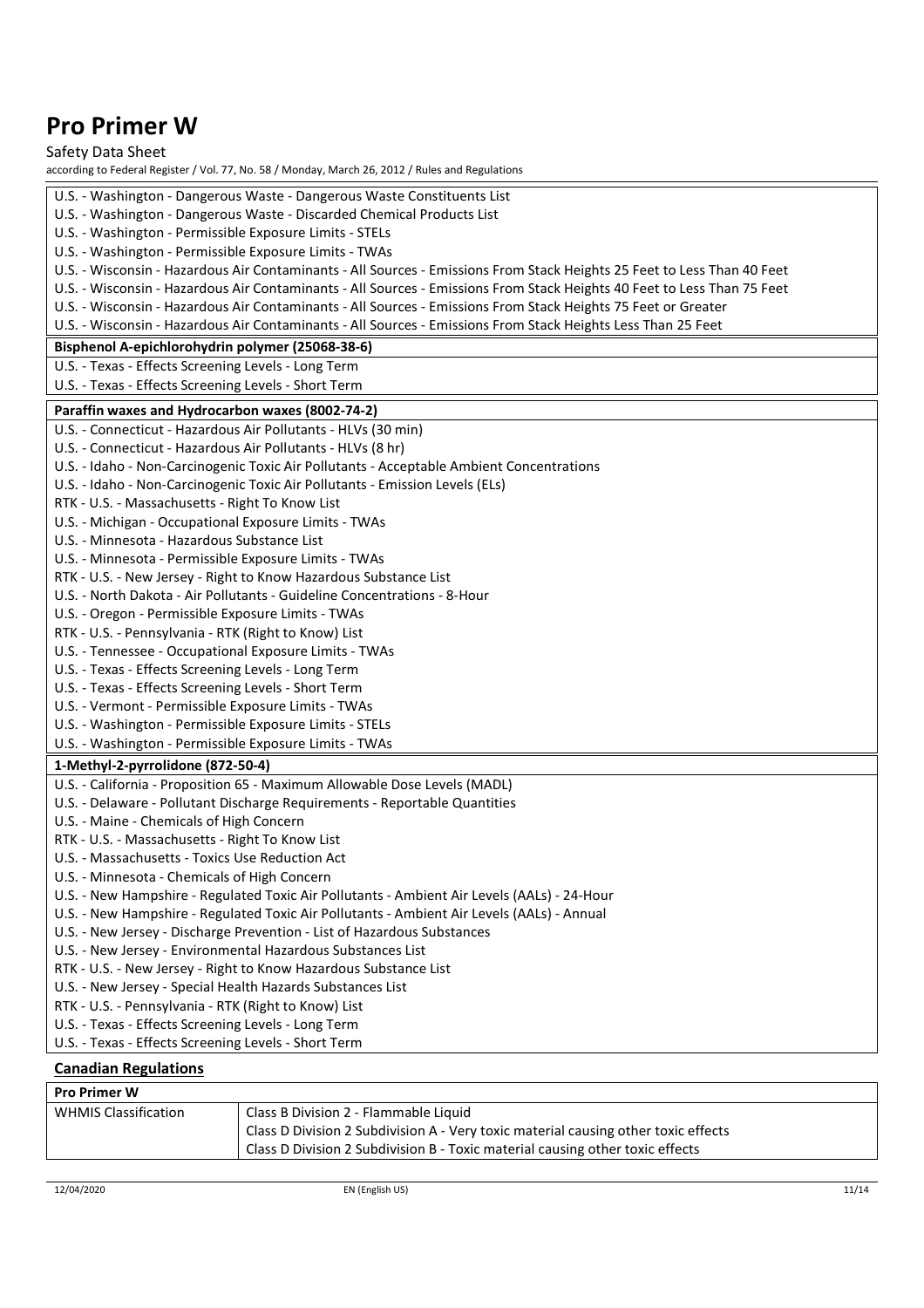### Safety Data Sheet

| 2-Propanol, 1,1'-[(4-methylphenyl)imino]bis- (38668-48-3) |                                                                                                                                  |
|-----------------------------------------------------------|----------------------------------------------------------------------------------------------------------------------------------|
| Listed on the Canadian DSL (Domestic Sustances List)      |                                                                                                                                  |
| <b>WHMIS Classification</b>                               | Class D Division 1 Subdivision A - Very toxic material causing immediate and serious toxic effects                               |
|                                                           | Class D Division 2 Subdivision B - Toxic material causing other toxic effects                                                    |
| Methyl methacrylate (80-62-6)                             |                                                                                                                                  |
| Listed on the Canadian DSL (Domestic Sustances List)      |                                                                                                                                  |
| Listed on the Canadian IDL (Ingredient Disclosure List)   |                                                                                                                                  |
| <b>IDL Concentration 1%</b>                               |                                                                                                                                  |
| <b>WHMIS Classification</b>                               | Class B Division 2 - Flammable Liquid                                                                                            |
|                                                           | Class D Division 2 Subdivision B - Toxic material causing other toxic effects                                                    |
|                                                           | Class D Division 2 Subdivision A - Very toxic material causing other toxic effects                                               |
| Bisphenol A-epichlorohydrin polymer (25068-38-6)          |                                                                                                                                  |
| Listed on the Canadian DSL (Domestic Sustances List)      |                                                                                                                                  |
| <b>WHMIS Classification</b>                               | Class D Division 2 Subdivision B - Toxic material causing other toxic effects                                                    |
| 1,4-Butanediol dimethacrylate (2082-81-7)                 |                                                                                                                                  |
| Listed on the Canadian DSL (Domestic Sustances List)      |                                                                                                                                  |
| Listed on the Canadian IDL (Ingredient Disclosure List)   |                                                                                                                                  |
| <b>IDL Concentration 1%</b>                               |                                                                                                                                  |
| <b>WHMIS Classification</b>                               | Class D Division 2 Subdivision B - Toxic material causing other toxic effects                                                    |
| Paraffin waxes and Hydrocarbon waxes (8002-74-2)          |                                                                                                                                  |
| Listed on the Canadian DSL (Domestic Sustances List)      |                                                                                                                                  |
| <b>WHMIS Classification</b>                               | Uncontrolled product according to WHMIS classification criteria                                                                  |
| 1-Methyl-2-pyrrolidone (872-50-4)                         |                                                                                                                                  |
| Listed on the Canadian DSL (Domestic Sustances List)      |                                                                                                                                  |
| <b>WHMIS Classification</b>                               | Class B Division 3 - Combustible Liquid                                                                                          |
|                                                           | Class D Division 2 Subdivision B - Toxic material causing other toxic effects                                                    |
|                                                           | Class D Division 2 Subdivision A - Very toxic material causing other toxic effects                                               |
|                                                           | This product has been classified in accordance with the hazard criteria of the Controlled Products Regulations (CPR) and the SDS |
| contains all of the information required by CPR.          |                                                                                                                                  |
|                                                           | SECTION 16: OTHER INFORMATION, INCLUDING DATE OF PREPARATION OR LAST REVISION                                                    |
| <b>Revision date</b>                                      | : 12/04/15                                                                                                                       |
| <b>Other Information</b>                                  | This document has been prepared in accordance with the SDS requirements of the OSHA                                              |
| <b>GHS Full Text Phrases:</b>                             | Hazard Communication Standard 29 CFR 1910.1200.                                                                                  |
| Acute Tox. 2 (Oral)                                       | Acute toxicity (oral) Category 2                                                                                                 |
| Acute Tox. 3 (Dermal)                                     | Acute toxicity (dermal) Category 3                                                                                               |
| Acute Tox. 3                                              | Acute toxicity (inhalation: vapour) Category 3                                                                                   |
| (Inhalation: vapour)                                      |                                                                                                                                  |
| Acute Tox. 4 (Oral)                                       | Acute toxicity (oral) Category 4                                                                                                 |
| Aquatic Acute 1                                           | Hazardous to the aquatic environment - Acute Hazard Category 1                                                                   |
| <b>Aquatic Acute 2</b>                                    | Hazardous to the aquatic environment - Acute Hazard Category 2                                                                   |
| <b>Aquatic Acute 3</b>                                    | Hazardous to the aquatic environment - Acute Hazard Category 3                                                                   |
| Aquatic Chronic 1                                         | Hazardous to the aquatic environment - Chronic Hazard Category 1                                                                 |
| <b>Aquatic Chronic 2</b>                                  | Hazardous to the aquatic environment - Chronic Hazard Category 2                                                                 |
|                                                           |                                                                                                                                  |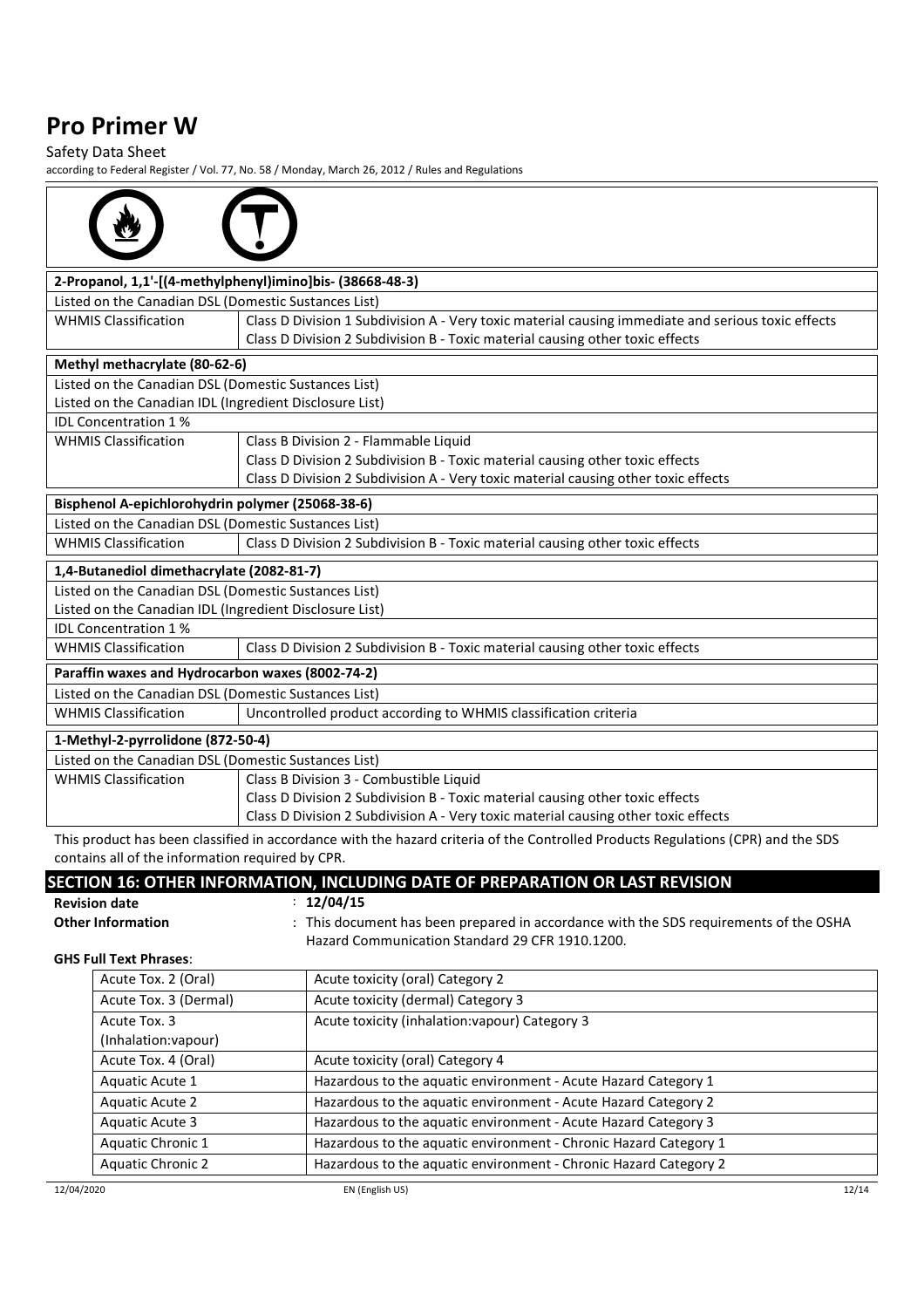Safety Data Sheet

| <b>Aquatic Chronic 3</b> | Hazardous to the aquatic environment - Chronic Hazard Category 3          |
|--------------------------|---------------------------------------------------------------------------|
| Asp. Tox. 1              | <b>Aspiration hazard Category 1</b>                                       |
| Carc. 1B                 | Carcinogenicity Category 1B                                               |
| Comb. Dust               | Combustible Dust                                                          |
| Eye Dam. 1               | Serious eye damage/eye irritation Category 1                              |
| Eye Irrit. 2A            | Serious eye damage/eye irritation Category 2A                             |
| Eye Irrit. 2B            | Serious eye damage/eye irritation Category 2B                             |
| Flam. Liq. 1             | Flammable liquids Category 1                                              |
| Flam. Liq. 2             | Flammable liquids Category 2                                              |
| Flam. Lig. 4             | Flammable liquids Category 4                                              |
| Muta. 1B                 | Germ cell mutagenicity Category 1B                                        |
| Repr. 1B                 | Reproductive toxicity Category 1B                                         |
| Repr. 2                  | Reproductive toxicity Category 2                                          |
| Resp. Sens. 1            | Respiratory sensitisation Category 1                                      |
| Skin Irrit. 2            | Skin corrosion/irritation Category 2                                      |
| Skin Sens. 1             | Skin sensitization Category 1                                             |
| Skin Sens. 1B            | Skin sensitization Category 1B                                            |
| STOT SE 3                | Specific target organ toxicity (single exposure) Category 3               |
| STOT SE 3                | Specific target organ toxicity (single exposure) Category 3               |
| H224                     | Extremely flammable liquid and vapor                                      |
| H225                     | Highly flammable liquid and vapor                                         |
| H227                     | Combustible liquid                                                        |
| H232                     | May form combustible dust concentrations in air                           |
| H300                     | Fatal if swallowed                                                        |
| H302                     | Harmful if swallowed                                                      |
| H304                     | May be fatal if swallowed and enters airways                              |
| H311                     | Toxic in contact with skin                                                |
| H315                     | Causes skin irritation                                                    |
| H317                     | May cause an allergic skin reaction                                       |
| H318                     | Causes serious eye damage                                                 |
| H319                     | Causes serious eye irritation                                             |
| H320                     | Causes eye irritation                                                     |
| H331                     | Toxic if inhaled                                                          |
| H334                     | May cause allergy or asthma symptoms or breathing difficulties if inhaled |
| H335                     | May cause respiratory irritation                                          |
| H336                     | May cause drowsiness or dizziness                                         |
| H340                     | May cause genetic defects                                                 |
| H350                     | May cause cancer                                                          |
| H360                     | May damage fertility or the unborn child                                  |
| H361                     | Suspected of damaging fertility or the unborn child                       |
| H400                     | Very toxic to aquatic life                                                |
| H401                     | Toxic to aquatic life                                                     |
| H402                     | Harmful to aquatic life                                                   |
| H410                     | Very toxic to aquatic life with long lasting effects                      |
| H411                     | Toxic to aquatic life with long lasting effects                           |
| H412                     | Harmful to aquatic life with long lasting effects                         |
|                          |                                                                           |